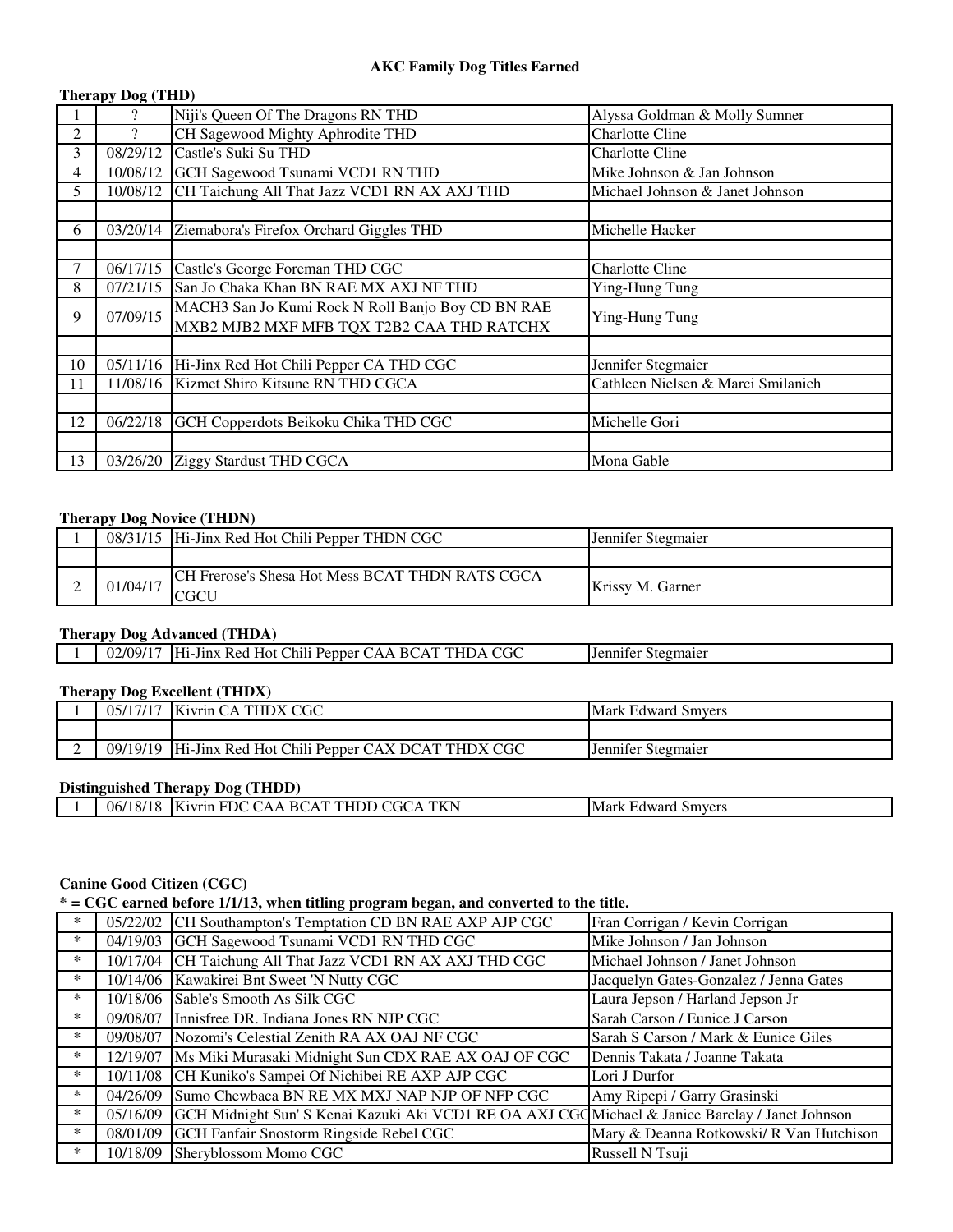| $\ast$          |          | 10/18/09 Sheryblossom Priadara OA AXJ NF CGC                                          | Liesl Tiefenthaler / Darrin Greenstein                                  |
|-----------------|----------|---------------------------------------------------------------------------------------|-------------------------------------------------------------------------|
| $\ast$          |          | 07/11/10 Bandit Bartos RN CGC                                                         | Stephanie Simon / Brian Bartos                                          |
| $\ast$          |          | 08/07/10 MACH2 Sheena RN OF                                                           | Dan & Karen Groth                                                       |
| $\ast$          |          | 10/16/10 Niji's Good Morning Starshine CGCA                                           | Alyssa Goldman                                                          |
| $\ast$          |          | 10/09/11 Inuko CGC                                                                    | Myung Ja Mathess                                                        |
| $\ast$          |          | 01/28/12 CH Tobishi's Hotroddin' Hornet RATN CGC                                      | James & Barbara Berry/Tammy L Szabo                                     |
| $\ast$          |          | 02/11/12 Kizmet Shiro Kitsune RN CGC                                                  | Cathleen Nielsen / Marci Smilanich                                      |
| $\ast$          |          | 05/12/12 Tenko's Enchanting Yumiko RN CGC                                             | Anh Menard / Troy Menard                                                |
| $\ast$          |          | 10/24/12 Icewinds Keshii CGC                                                          | Karyn Fedak                                                             |
| $\ast$          |          | 11/17/12 Sanshou's Love Bug CGC                                                       | Mary E Kersey / Kathleen Isaacson                                       |
| $\ast$          |          | 11/28/12 Yagi Hidetsugu CGC                                                           | Jerrianne Rousseau                                                      |
|                 |          |                                                                                       |                                                                         |
|                 |          | CH San Jo Lillith Fair RN OA OAJ NF CA RATN CGC                                       | Lindsay Tompkins & Leslie Ann Engen                                     |
|                 |          | GCH San Jo Idol Eyes RN RATN CGC                                                      | Lindsay A Tompkins & Leslie Ann Engen                                   |
|                 |          |                                                                                       |                                                                         |
| 1               |          | 01/30/13 CH K-Bar's Mizuki Hana At Moonbeams CGC                                      | Monica Monroe                                                           |
| $\overline{2}$  |          | 02/08/13 Moonbeam's Ochiai Chouji CGC                                                 | Mark Bolak & Megumi Bolak                                               |
| 3               |          | 02/17/13 Tanasea Shoji Takeshi CGC                                                    | Steve Mosteiro                                                          |
| $\overline{4}$  |          | 03/05/13 Royal's Nanu Handa Huber CGC                                                 | Terence Huber & Junko Huber                                             |
|                 |          |                                                                                       |                                                                         |
| 5               |          | 03/23/13 Kami Cheza Heibel CGC                                                        | Ariel M Heibel                                                          |
| 6               |          | 03/25/13 Akai Nikko Kitsune CGC                                                       | Jessica Mayeux                                                          |
| $\tau$          |          | 04/07/13 Kurosuzutama Go Aomori Sakaesou CGC                                          | Anh Menard & Troy Menard                                                |
| 8               |          | 04/26/13 CH Niel-San's Touch Of Kenka CGC                                             | Jo Purnell-Johnson & Jeaneen Niel                                       |
| 9               |          | 05/03/13 Nozomi's Little Kubota RN NA NAJ NJP CGC                                     | Sarah S Carson / Mark & Eunice Giles                                    |
| 10              |          | 05/11/13 Berrie Bear CGC                                                              | Lisa Hermann                                                            |
| 11              |          | 06/04/13 Mr2s Camarillo Brillo At Rodel CGC                                           | Sandra & Thomas Rolenaitis / Frances Daum                               |
| 12              |          | 06/22/13 Sullo's Laika CGC                                                            | Michael Edmonds                                                         |
| 13              |          | 08/10/13 Kamekaze CA CGC                                                              | Liz Dzubay & Mary Holt                                                  |
| 14              |          | 08/10/13 Mojito NA NAJ CGC                                                            | Liz Dzubay & Mary Holt                                                  |
|                 |          |                                                                                       |                                                                         |
| 15              |          | 08/31/13 Cape Cod's Riga Latvia CGC                                                   | Greg Satterwhite & Lisa Satterwhite                                     |
| 16              |          | 09/01/13 Copperdots Benitaro CGC                                                      | Leslie Tom & Rowena Tom                                                 |
| 17              |          | 09/07/13 Marma's Red Kobe CGC                                                         | Tam Truong                                                              |
| 18              |          | 10/17/13 Sirtx Koji CGC                                                               | Stephanie Dill                                                          |
| 19              |          | 11/20/13 CH Frerose Tomi Arashi Kage CGC                                              | Julia Haight                                                            |
| 20              |          | 12/04/13 Mokelumne Canyon Creek Tomiko CGC                                            | Jerrianne Rousseau                                                      |
| 21              |          | 12/14/13 CH Kuniko's Byong Sun CL Of Totoro BN RN CGC                                 | Ava Fong & Lori J Durfor                                                |
| $\overline{22}$ |          |                                                                                       | Ava Fong & Lori J Durfor                                                |
| 23              | 12/18/13 | 12/14/13 CH Kuniko's Cho Kawaii CL of Totoro CGC<br>Mokelumne Reno Sakura Petunia CGC | Jessica Parsons & Russell Cahalan                                       |
|                 |          |                                                                                       |                                                                         |
| 24              |          | 02/13/14 Lil Outdoor Sesame CGC                                                       |                                                                         |
| 25              |          | 03/25/14 CH Hi-Jinx Black Thunder CD CGC                                              | Michelle Hacker & Tony Whitmer<br>Gisela F Hamlin & Patricia S Doescher |
| 26              |          |                                                                                       |                                                                         |
| 27              |          | 05/28/14 Dragon House Tiger Lily BN RA CGC                                            | Thomas E Heinlein & Malley Bragg Heinlein<br>Elizabeth G Shaw           |
|                 |          | 06/03/14 Jogoso's Notorious Time Lord At Kaberu CGC                                   |                                                                         |
| 28              |          | 06/03/14 Katai's Malibu Mayako Go Kaberu CGC                                          | Liz & Chris Shaw / Bonnie Gibbons                                       |
| 29              |          | 06/06/14 Black Hayate CGC                                                             | Deja Jones                                                              |
| 30              |          | 06/14/14 Lesand's Hakuna Matata CGC                                                   | Krista Marie Harbacz & Matt Nolin                                       |
| 31              |          | 06/20/14 Hi-Jinx Fade To Black RN CGC                                                 | Michelle Marie Hewitt & Sean P Hewitt                                   |
| 32              |          | 06/20/14 Saskatchewan Trail's Legend RN CGC                                           | Michelle Hewitt                                                         |
| 33              |          | 07/09/14 CH Katai N Sullo's Kazuki Of Kwontumleap CGC                                 | Linda E Walawander                                                      |
| 34              |          | 07/23/14 Bentley Garver Shue CGC                                                      | Andrea Garver & Cody Shue                                               |
| 35              |          | 07/27/14 Jogoso's Sriracha Is Hot Stuff Coming Through! CGC                           | Melody Chang & Shawn Joseph Kasner                                      |
| 36              |          | 08/16/14 CH Castle's Little Shadow Warrior CGC                                        | Joanne & Erika David / Shahntae Martinez                                |
| 37              |          | 09/08/14 Tws Kenji's Fury CGC                                                         | <b>Beth Vandiver</b>                                                    |
| 38              |          | 09/19/14 Nozomi's Takibi BN RN TD CGC                                                 | Leland Perry & Mark Giles & Eunice Giles                                |
| 39              |          | 09/27/14 Marma's Japanese Iris CGC                                                    | Kelly Sisemore                                                          |
| 40              |          | 11/08/14 Jogoso's Toshi-San CGC                                                       | Norman Giere & Mark Antosz                                              |
| 41<br>42        |          | 11/24/14 Hi-Jinx Red Hot Chili Pepper CGC<br>12/17/14 Smidgen Overby CGC              | Jennifer Stegmaier<br>Cheryl Overby                                     |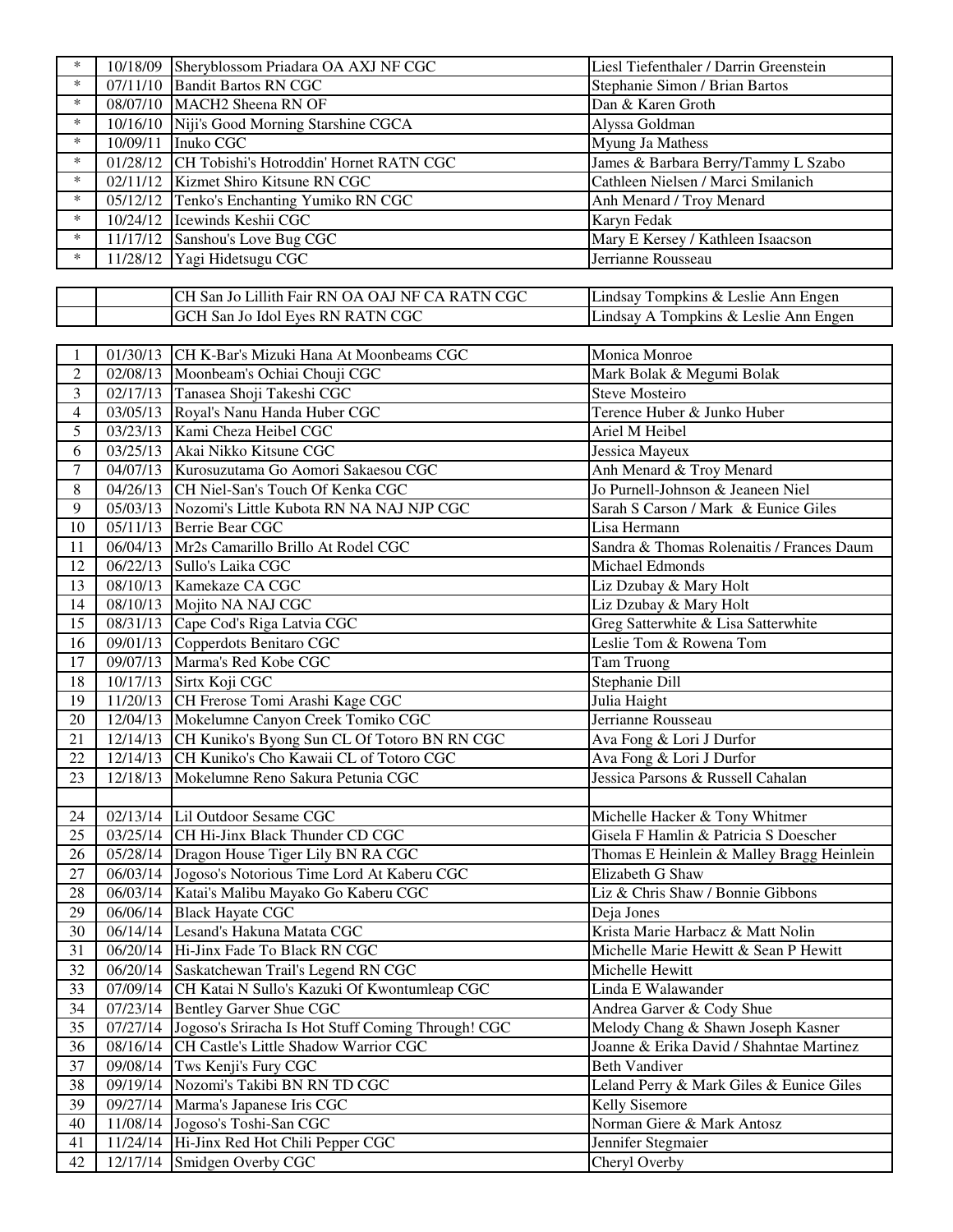| 43       |                      | 02/02/15 Niji's Queen Of The Dragons RN THD CGCA      | <b>Molly Sumner</b>                          |
|----------|----------------------|-------------------------------------------------------|----------------------------------------------|
| 44       |                      | 02/15/15 Niel-Sans Alaskan North Star Yuki CGC        | Jo Purnell-Johnson & Jeaneen Niel            |
| 45       |                      | 03/30/15 Ginko No Nagaremono Kouda Go Kari-On CAA CGC | Alexia Walters & Stephanie Siu               |
| 46       |                      | 04/09/15 Tenju's Frankie JoJo CGC                     | Magdalena Bonacorso & Brent Bonacorso        |
| 47       |                      | 04/18/15 Hanabi Bright Star CGC                       | Kathryn Oppenheimer                          |
| 48       |                      | 04/23/15 Katai's Precious Jade RN CGC                 | <b>Holly Kissinger</b>                       |
| 49       | 05/16/15             | Castle's George Foreman CGC                           | <b>Charlotte Cline</b>                       |
| 50       |                      | 05/16/15 Castle's Suki Su THD CGC                     | <b>Charlotte Cline</b>                       |
| 51       |                      | 06/06/15 Nalu CGC                                     | Spencer Lowe                                 |
| 52       |                      | 06/27/15 Onyx Bingi Marisco CGC                       | <b>Megan Marsico</b>                         |
| 53       |                      | 06/27/15 Yuko's Oliver Golden Eagle CGC               | Matteo Dominianni                            |
| 54       |                      | 07/05/15 Mowgli Jernigan CGC                          | Kara Christine Jernigan                      |
| 55       |                      | 07/10/15 Georgia's Little Reba CGC                    | Georgia Smelser                              |
| 56       |                      | 08/09/15 Hakase CGC                                   | Katie Barklaev & Mikhael Barklaev            |
| 57       |                      | 08/23/15 Kivrin CGC                                   | <b>Mark Edward Smyers</b>                    |
| 58       |                      | 10/03/15 Edjo Sky Kuma CGC                            | Xiaolin Lu & Joan Pieper & Jiamei Lu         |
| 59       |                      | 10/20/15 Jiro Sisson CGC                              | <b>Courtney Sisson</b>                       |
| 60       |                      | 11/04/15 Justa Ember Kaspar Shines-A-Lot BN RA CGC    | Katherine Raymond                            |
| 61       |                      | 11/07/15 CH Kokuryuu's God Of Mischief CA CGC         | Leah Crowley & Pamela Crowley                |
| 62       |                      | 11/12/15 Shoei Double Decker CGC                      | Nancy Stecker                                |
| 63       |                      | 11/14/15 Hachi Musgrove CGC                           | Rebecca Musgrove                             |
| 64       |                      | 12/10/15 Ziva Sathre CGC                              | Karla Sathre                                 |
| 65       |                      | 12/27/15 You Have Some Splainin To Do CGC             | Nancy Martinez                               |
| 66       |                      | 12/29/15 Hi-Jinx Poetry In Motion CGC                 | Amelia Ripepi, Pat Doescher, Garry Grasinski |
|          |                      |                                                       |                                              |
| 67       |                      | $\overline{01/21}/16$ Spagnuolo's Riley CGC           | Mary Jane Spagnuolo                          |
| 68       |                      | 01/23/16 Honey Bear James CGC                         | Ardan James                                  |
| 69       |                      | 03/08/16 Keiko Pua CGC                                | Mary Camille Peredo & Huy Do                 |
| 70       |                      | 03/12/16 Hanabi Hunka Burnin' Love CGC                | Julie McComb                                 |
| 71       |                      | 05/09/16 Katrina Ruiz CGC                             | Miiriam Ruiz & Francisco Ruiz                |
| $72\,$   |                      | 05/19/16 Cape Cod's Bombadil RN CGC                   | Jennifer Marie Banks                         |
| 73       |                      | 05/25/16 Kia-Yote CGC                                 | Mickey Hansen & Marcia Hansen                |
| 74       |                      | 06/04/16 Nozomi Kihaku Tsuki No Usagi CGC             | <b>Molly Sumner</b>                          |
| 75       |                      | 06/14/16 Copperdots-Tangerine CGC                     | Ken Terauchi                                 |
| 76       |                      | 06/28/16 Frerose Koji Lee CGC                         | Richard Pressley & Ann Pressley              |
| 77       |                      | 07/09/16 Frerose's Shesa Hot Mess RATO CGC            | Krissy M. Garner                             |
| 78       |                      | 07/23/16 CH Hi-Jinx Black Tie Affair RN CGC           | Jane A Chapin                                |
| 79       |                      | 02/23/16 Hirose No Manju Go Enshuu Hirosesou CGC      | Jessica Miller & Lance Thibodeau             |
| 80       |                      | 04/30/16 Teddy Bear V CGC                             | Faith Ann Carlson & Cindy Wagner Carlson     |
| 81       |                      | 06/10/16 Dragon House Little Red Dragon CGC           | Nakiva Cleveland                             |
| 82       |                      |                                                       |                                              |
| 83       |                      |                                                       |                                              |
|          |                      | 07/12/16 J-Ann's Mika CGC                             | Tammi Lynn Zellinger                         |
|          |                      | 08/01/16 Whiskey Babe CGC                             | Larry Lohkamp & Bonnie Lohkamp               |
| 84       |                      | 08/02/16 Azuki Bean CGC                               | Catherine Yu                                 |
| 85       |                      | 08/23/16 Freya Jane CGC                               | Shannon Andreas & David Andreas              |
| 86       |                      | 08/23/16 Odin Crowe CGC                               | Shannon Andreas & David Andreas              |
| 87       |                      | 09/15/16 Obi-Wan Kenobi CGC                           | Caroline E Giddis                            |
| 88       |                      | 10/14/16 Quinlyn Star Muldoon CGC                     | Jamie Muldoon & Robert Muldoon               |
| 89       |                      | 10/20/16 J-Ann's Sasha CGC                            | Tammi Lynn Zellinger                         |
| 90       |                      | 10/31/16 Tadashi II CGC                               | Fay Dolan                                    |
| 91       |                      | 11/07/16 CH Tobishi's Golden Girl CGC                 | Tammy L Szabo / Barbara & James Berry        |
| 92       |                      | 11/13/16 Dark Night Shibas Izabelle Rivera CGC        | Blanch Ocbina & Nick Rivera                  |
| 93       |                      | 11/16/16 Titan IV CGC                                 | Kristina Barbuti                             |
| 94       |                      | 12/12/16 CH Mogollon's Primetime Emmy CGC             | Gail Richardson & Chuck Richardson           |
| 95       | 12/15/16             | CH Kizmet Sakamoto Ryoma CGC                          | Miquette Gerber & Marci Smilanich            |
| 96       | 12/18/16             | Steelcrest's Hana II CGC                              | Linda Young & Michael Young                  |
| 97<br>98 | 12/20/16<br>12/28/16 | Sachiko V CGC<br>Koivus Princess Kimiko CGC           | Amanda Ramsay<br>Jerry J Bodily              |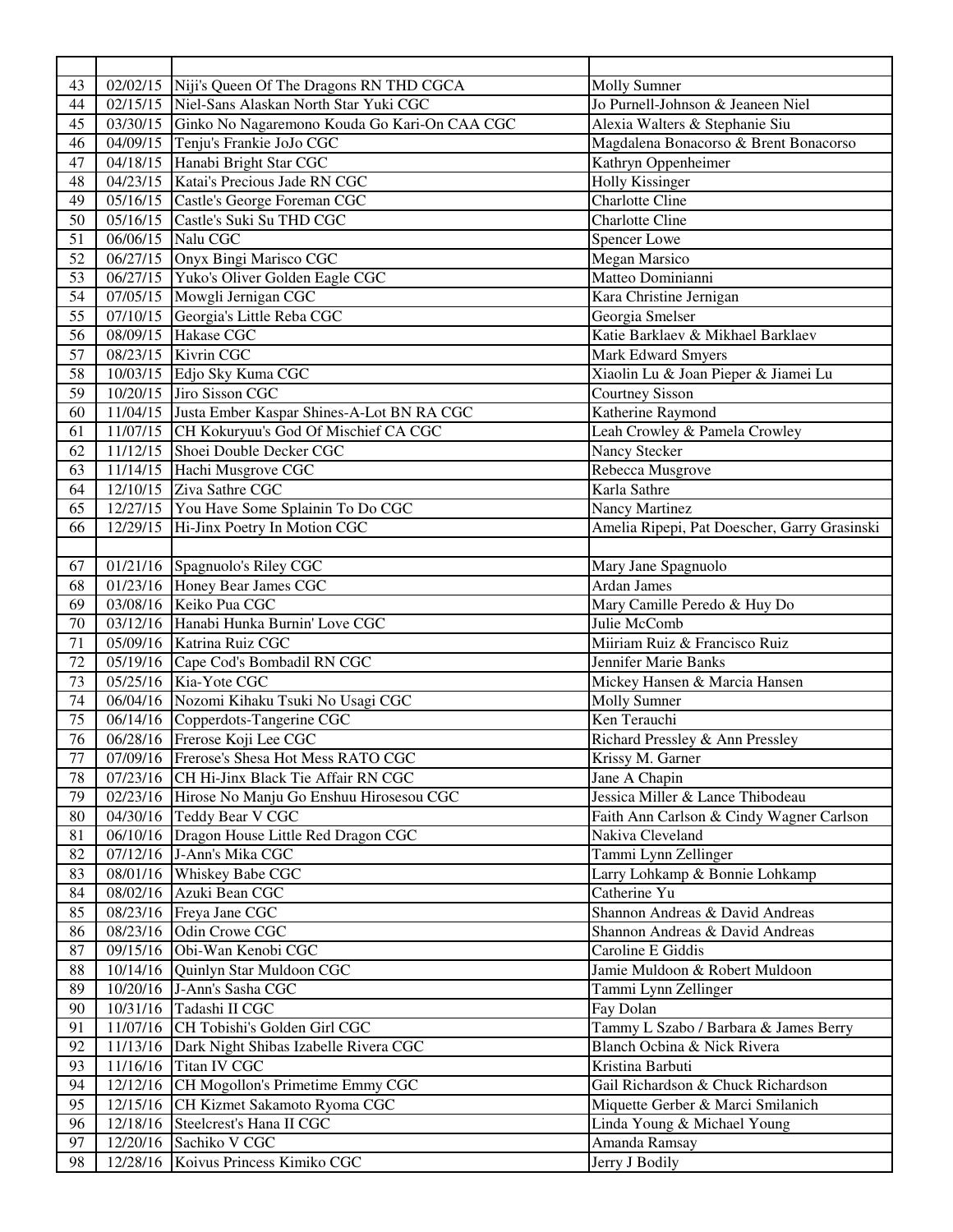| 99  |          | 01/15/17 Nolan Takigawa Helms CGC                                    | Ty Helms                                     |
|-----|----------|----------------------------------------------------------------------|----------------------------------------------|
| 100 | 02/21/17 | Kuma Inu CGC                                                         | Larry Lohkamp & Bonnie Lohkamp               |
| 101 |          | 03/02/17 Coco Loco Dances With Fox CGC                               | Richena Holbert                              |
| 102 |          | 03/12/17 Kubo CGC                                                    | Danielle Dolores Clarke                      |
| 103 |          | 03/26/17 Kima II CGC                                                 | Seth Hall & Claire Trageser                  |
| 104 |          | 04/01/17 Koko Kiyomi CGC                                             | Ruthann Webb                                 |
| 105 |          | 04/02/17 Nikko Eli Hicks CGC                                         | Angela Hicks                                 |
| 106 |          | 04/02/17 San Jo Little Red Waggin CGC                                | <b>Krissy Garner</b>                         |
| 107 |          | 04/08/17 Hi-Jinx Snow Krystal VCD1 RN RATS CGCA                      | Michael Barclay & Janice Barclay             |
| 108 |          | 04/22/17 GCHS Sno-Storm's Playboy Pinup CGC                          | Mary & Deanna Rotkowski, Robert Hutchison    |
| 109 |          | 04/22/17 Innisfree Mashigura Of Kihaku CD BN GN RE CGC               | <b>Molly Sumner</b>                          |
| 110 |          | 04/26/17 Makkuro Kurosuke CGC                                        | Jie Jin                                      |
| 111 |          | 05/06/17 Hi-Jinx Wild Black Flash RN CGC                             | Jason & Andrea Walker / Patricia Doescher    |
| 112 |          | 05/09/17 Ziggy Stardust CGC                                          | Mona Gable                                   |
| 113 |          | 05/13/17 Akio Renji Norris CGC                                       | Brittany Norris & Michael Norris             |
| 114 |          | 05/23/17 Kewi CGC                                                    | Alessandra Moscucci                          |
| 115 |          | 06/13/17 As Good As It Gets At MTN High RE CGC                       | Judith Snowden                               |
|     |          |                                                                      | <b>Forrest or Patti Noelck</b>               |
| 116 |          | 06/18/17 Prairie's Treasure Of Aven CGC<br>06/20/17 Kenzi RN CGC     |                                              |
| 117 |          |                                                                      | Karla Sathre                                 |
| 118 |          | 06/27/17 Hi-Jinx Hana CGC                                            | Joanne Marie Velardi & Karen Elizabeth Doyle |
| 119 |          | 07/02/17   Kihaku's Poetry In Motion CA CGC                          | <b>Molly Sumner</b>                          |
| 120 |          | 07/05/17 Sheer Heaven's Kiba CGC                                     | Winny Tse                                    |
| 121 |          | 07/22/17 CH J-Ann's Puttin' On The Ritz RN CGC                       | Jane A Chapin & Patricia S Doescher          |
| 122 |          | 08/15/17 CH Tobishi's Mad About You BCAT CGC                         | Leila Mitchell & Tammy L Szabo               |
| 123 |          | 09/06/17 Shimmer Cleopatra CGC                                       | Vicky George                                 |
| 124 |          | 09/09/17 Kenji IX CGC                                                | Maria Cristina Padilla                       |
| 125 |          | 09/23/17 Steelcrest's Shigure CGC                                    | Kirsten and Karl Schneider                   |
| 126 |          | 09/24/17 Kitsune XXX CGC                                             | Sandra Losa-Ward                             |
| 127 |          | 10/14/17 Justa Wild Thing CGC                                        | Gina Chalifoux                               |
| 128 |          | 10/22/17 Prairie Storm's Charlie CGC                                 | <b>Travis Keating</b>                        |
| 129 | 10/24/17 | Ichimaru CGC                                                         | Osvaldo Rodriguez & Keiko Omori              |
| 130 | 10/25/17 | Sophie Popa CGC                                                      | Martino Popa & Sarah Popa                    |
| 131 | 10/29/17 | <b>Bam Bam Dosal CGC</b>                                             | Michael Dosal                                |
| 132 |          | 11/04/17 CH Lesand's Karma And Effect CGC                            | Alexis Grace Amerosa & Leslie D Anderson     |
| 133 |          | 11/17/17 Marma's Nara II CGC                                         | Souda Banchonechith                          |
|     |          | 134 12/09/17 Shoei Tracer CGC                                        | Melody Chen                                  |
| 135 | 12/12/17 | Sakura Haruno Uchiha CGC                                             | Jason Wayne Tam                              |
| 136 | 12/15/17 | Scully II CGC                                                        | Dallas Chase                                 |
|     |          |                                                                      |                                              |
| 137 |          | 02/01/18 Luna Salchicha Schaffer CGC                                 | Melissa Schaffer & Rick Schaffer             |
| 138 |          | 02/04/18 Evenstar's Adventure Is Out There CGC                       | Stephanie Dill                               |
| 139 |          | 02/20/18 Toro V CGC                                                  | Giovanni Palomo                              |
| 140 |          | 03/03/18 Innisfree Ginga Rubra CGC                                   | Lisa Lee                                     |
|     |          | 03/18/18 Mika Bear Ure CGC                                           | Kathleen Felicia Louise Ure                  |
| 141 |          |                                                                      |                                              |
| 142 |          | 03/25/18 Kobushi's Polar Vortex RATO CGC                             | Ian Birnbaum                                 |
| 143 |          | 04/08/18 Hoshi Bilang CGC                                            | Breeder: Yumi Ishizeki                       |
| 144 | 04/09/18 | Frerose Silent Hill's Mastermind CGCA CGCU                           | Christy Wayne                                |
| 145 | 04/21/18 | Tobishi's Careful! I'M Sizzlin' Hot! RATN CGC                        | Tammy L Szabo & Barbara & James Berry        |
| 146 | 05/02/18 | Hi-Jinx Black Jyuuniper CGC                                          | Dawn Marie Edwards                           |
| 147 | 05/12/18 | <b>Buddy XV CGC</b>                                                  | Bart Stoebner & Diane Stoebner               |
| 148 | 05/12/18 | Kitsu VII CGC                                                        | Dat Tran                                     |
| 148 | 05/16/18 | Inari Morrow CGC                                                     | <b>Alice Morrow</b>                          |
| 149 | 05/19/18 | Icewind's Nikko-San Chasing The Wind CGC                             | Barbara Belanger                             |
| 150 | 06/14/18 | Kokuryuu's Suki Butterbean CGC                                       | Rick Nowlan & Erika Gisman                   |
| 151 | 06/22/18 | GCH Copperdots Beikoku Chika THD CGC                                 | Michelle Gori                                |
| 152 | 06/22/18 | MACH4 San Jo Kumi Rock N Roll Banjo Boy CD BN RAE MXS Ying-Hung Tung |                                              |
| 153 | 06/23/18 | <b>Buddy Takata CD RN CGC</b>                                        | Joanne Takata & Dennis Takata                |
|     |          |                                                                      |                                              |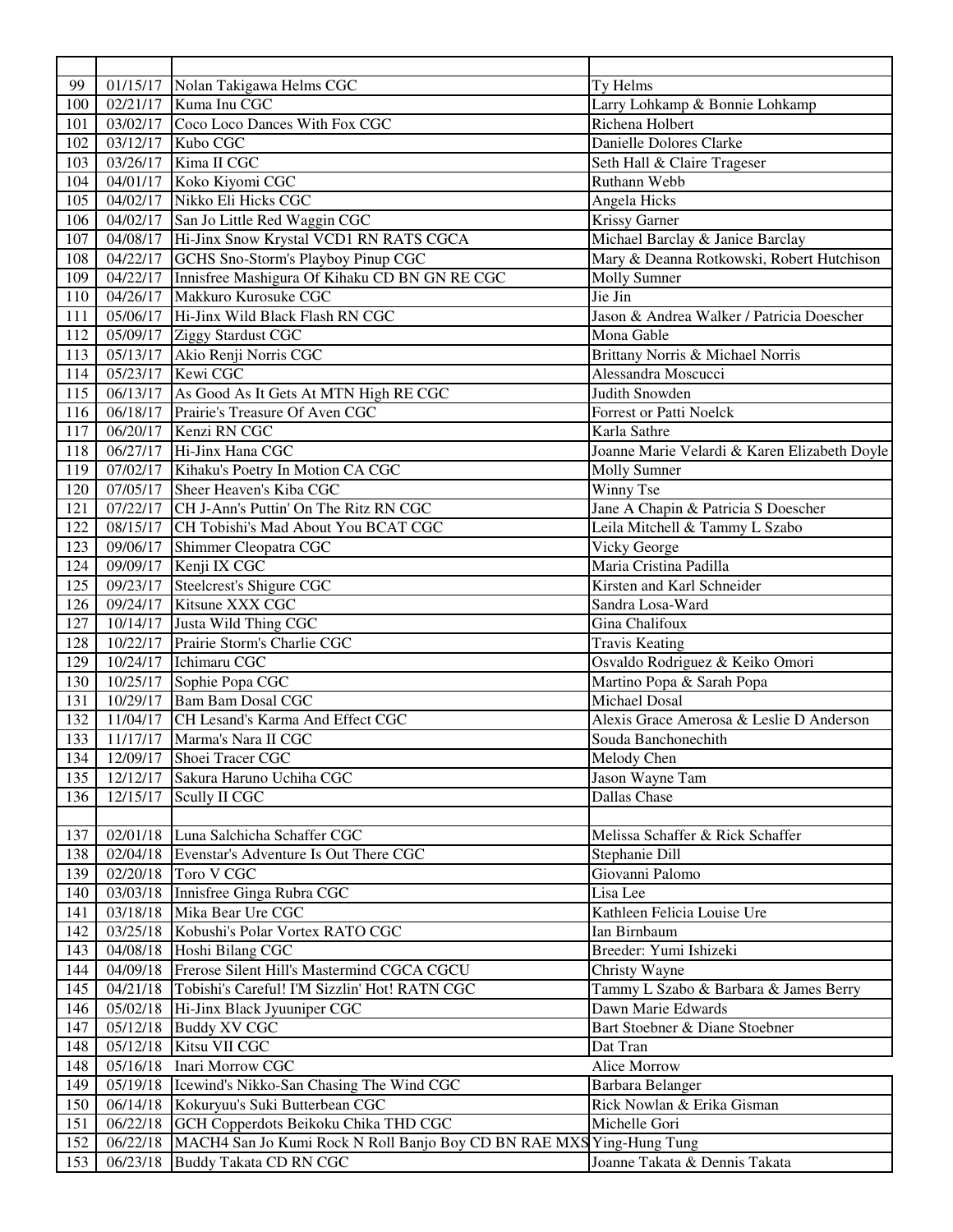| 154 |          | 07/11/18 Bella Fussell CGC                                      | Victoria Nguyen & Zachary Fussell       |
|-----|----------|-----------------------------------------------------------------|-----------------------------------------|
| 155 |          | 07/15/18 Yokai Go Kobushi Shiba CA CGC                          | Linda E Walawander                      |
| 156 |          | 07/23/18 Kengosou Mayumi CGC                                    | <b>Gladys Mueller</b>                   |
| 157 |          | 07/24/18 Yu-Ki Rei Zen CGC                                      | Eri Nakamura                            |
| 158 |          | 08/17/18 Nala Shoup CGC                                         | Ashley Shoup & Thoams Shoup             |
| 159 | 09/23/18 | Brinkman's Mischief Maker CGC                                   | Anne Brinkman & Mark Brinkman           |
| 160 |          | 10/01/18 Fox Smith CGC                                          | Ronna Smith & William Smith             |
| 161 |          | 10/27/18 Buddy Bear Kidwell Of Conway CGC                       | Charles Kidwell & Linda Adler Kidwell   |
| 162 |          | 11/17/18 Innisfree Jackson II CGC                               | Shelby Klock & Thomas Paulsen           |
| 163 |          | 11/24/18 Hyuga Esgar CGC                                        | Bryan Esgar & Misuko Esgar              |
| 164 |          | 12/04/18 Taichung Elisabeth CGC                                 | Larry Lohkamp & Bonnie Lohkamp          |
| 166 |          | 12/13/18 Cooper Vallone CGC                                     | Paula Vallone                           |
|     |          |                                                                 |                                         |
| 167 |          | 03/02/19 Oscar Owens CGC                                        | Kadri Lindemann                         |
| 168 |          | 03/14/19 Marma's Juno CGC                                       | Susan Patchell                          |
| 169 |          | 03/14/19 Kari-On's The Wild Mushroom CGC                        | Faye Elizabeth Daniel                   |
| 170 |          | 03/25/19 Sheer Heaven's Miso CGC                                | Nick Pasqua                             |
| 171 |          | 04/07/19 Chibi Fantastico Payne CGC                             | Charles Alan Payne & Lisa Mossman Payne |
| 172 |          | 04/22/19 Kokishin CGC                                           | Jodi Sacks & John Sacks                 |
| 173 |          | 04/28/19 Juno Deshong CGC                                       | Vicky DeShong                           |
| 174 |          | 05/10/19 Kawamiasou's Amazing Grace Of Tenshu CGC               | <b>Marianne Ross</b>                    |
| 175 |          | 05/14/19 Kurochiyo Akakiyosou CGC                               | Alexis Grace Amerosa & Leslie Anderson  |
| 176 |          | 05/31/19 Mame II CGC                                            | Kumiko Jeske                            |
| 177 |          | 06/06/19 Yoshi Komon Scudella CGC                               | Kristy Scudella                         |
| 178 |          | 06/26/19 Dioji CGC                                              | Desiree Desario                         |
| 179 |          | 07/12/19 Lesand's Zelda Hime CGC                                | Angela Miyabi Konno                     |
| 180 |          | 07/24/19 Forza's Story Teller CGC                               | Gina Chalifoux                          |
| 181 |          | 08/02/19 Mochi XXVIII CGC                                       | John Reynolds                           |
| 182 |          | 08/13/19 Tengai Phoenix Hera CGC                                | Brittany Holbert & Brett Holbert        |
| 183 |          | 08/13/19 Scout Lewis CGC                                        | Christopher Lewis                       |
| 184 |          | 09/08/19 Wang's Kuma CGC                                        | <b>Timothy Wang</b>                     |
| 185 |          | 09/12/19 Dragon House Her Imperial Majesty CGC                  | <b>Julie Mayre Jones</b>                |
| 186 |          | 09/15/19 Goro Goro Goro Chan CGC                                | Anthony Trumbo                          |
| 187 |          | 09/28/19 Marma's Grand Slam CGC                                 | Celia Ulmer & Mallory Ulmer             |
| 188 |          | 10/02/19 Kawakono Yuki Bensussen CGC                            | Simon Bensussen                         |
| 189 |          | 10/09/19 Emiko Keiko Chronicles CGC                             | <b>Brooke Steinbach</b>                 |
| 190 |          | 10/14/19 N'Jacques Tati De L'Empire Des Samourais CGC           | Isabella Britain Hill                   |
| 191 |          | 10/19/19 Marma's Jupiter CGC                                    | <b>Susan Patchell</b>                   |
| 192 |          | 10/28/19 Mushu Underdog CGC                                     | Nime Aguru & Xavier Harper              |
| 193 |          | 11/03/19 Leeloominai Lekatariba Lamina-Tchai Ekbat De Sebat CGC | David Emery                             |
| 194 |          | 11/07/19 Lesand Hime Kiko CGC                                   | <b>Meredith Swartwout</b>               |
| 195 |          | 11/09/19 Akira Sensei CGC                                       | Mohammed Alkuhlani                      |
| 196 |          | 12/07/19 Jogoso's Alfred, Lord Tennisball CAA CGC               | Adrian G. Elicegui & Daniella Escobar   |
| 197 |          | 12/15/19 Chloe M CGC                                            | Megan Ann Myers                         |
| 198 | 12/18/19 | House Of Treasure Shinedown On Me CGC                           | Joanna Matos & John-Albert Brown        |
|     |          |                                                                 |                                         |
| 199 |          | 01/25/20 Momotaro CGC                                           | <b>Kay Cordes</b>                       |
| 200 |          | 02/27/20 Hanabi Dark Star CAX DCAT CGC                          | Elisa Gong & Malcom McMahon             |
| 201 |          | 02/27/20 Hanabi Kirara CAX DCAT CGC                             | Elisa Gong                              |
| 202 |          | 03/05/20 Nobu Daichi CGC                                        | Han Yu                                  |
| 203 | 03/09/20 | Momo Of Tom And Chiaki CGC                                      | Chiaki Bossaller                        |
| 204 | 03/14/20 | Coquina Sound Of Madness CGC                                    | Krissy M Stanford                       |
| 205 | 05/16/20 | Forza's Forget Me Not CGC                                       | Debbie Burmester & Kim Hoberg           |
| 206 | 05/24/20 | San Jo The World Is My Runway CGC                               | Krissy M. Stanford                      |
| 207 | 05/30/20 | Pippa IV CGC                                                    | <b>Barbara Epperly</b>                  |
| 208 | 07/27/20 | Kokuryuu's Call Me Taro BCAT CGC                                | Angie Reed                              |
| 209 | 08/17/20 | Kayobi Ami Hanako CGC                                           | Renata Daniela Laver                    |
| 210 | 08/17/20 | Kuma Taro CGC                                                   | Renata Daniela Laver                    |
|     |          |                                                                 |                                         |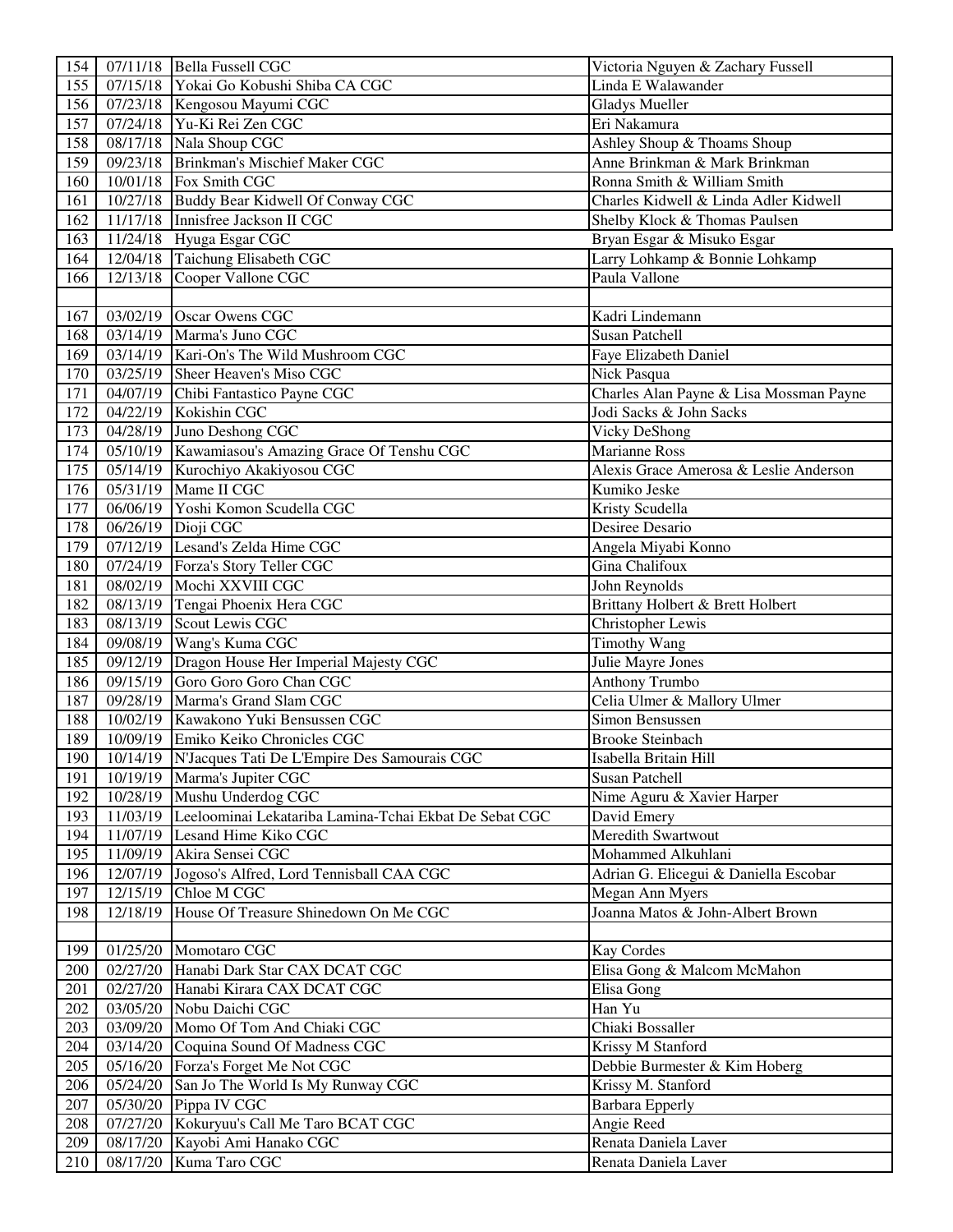| 211              |          | 08/26/20 Yoshio Dozo - Sake CGC                     | <b>Barbara</b> Moore                   |
|------------------|----------|-----------------------------------------------------|----------------------------------------|
| 212              |          | 08/29/20 TintownS Tiger Lilli CGC"                  | Sandra Ann Roth                        |
| 213              |          | 09/08/20 Mr. Maki CGC                               | Ronald Jacobson                        |
| 214              |          | 09/19/20 Boomlay's Truth Is Karma Don't Lie CGC TKN | <b>Alexis Grace Amerosa</b>            |
| $21\overline{5}$ | 09/22/20 | Aki Mori CGC                                        | Kacie Ann Gruver                       |
| 216              |          | 09/26/20 Oak's Messenger At Absolute CGC TKN        | Corina Van Camp & Patricia Gilliard    |
| 217              |          | 09/28/20 Kawaii Tenko CGC                           | Stephanie Potel                        |
| 218              |          | 10/04/20 Jogoso's Iyashi No Kokoro BCAT CGC         | Madison Kim                            |
| 219              |          | 10/04/20 Tenko's Yukiotoko CGC                      | Madison Kim                            |
| 220              |          | 10/21/20 Kona XXIV CGC                              | Lauren Fitzgerald                      |
| 221              |          | 10/22/20 Kengosou Tadashi At Shakori CGC            | <b>Gladys Mueller</b>                  |
| 222              |          | 10/22/20 Prairie Storms Kintsugi CGC                | Wendi Nilson                           |
| 223              |          | 10/24/20 Rhett Darr Zdunek CGC                      | Lisa Zdunek                            |
| 224              |          | 11/02/20 Hanabi Kyra CGC                            | Emily Lim                              |
| 225              |          | 11/09/20 Wd's Foxy Gone Rogue CGC                   | Heather Kircher                        |
| 226              |          | 11/14/20 Kitsune XXXIII CGC                         | <b>Dillon Matthew Bentley</b>          |
| 227              |          | 11/15/20 Miso Ramen CGC                             | Elijah Low                             |
| 228              | 11/15/20 | Winston III CGC                                     | Lindsay Cannon                         |
| 229              | 12/13/20 | Kotaro Tiger-Boy Bright CGC                         | Maki Hirotani                          |
|                  |          |                                                     |                                        |
| 230              |          | 01/02/21 Momotaro Mochi Of Frerose CGC              | Vella M Bloom                          |
| 231              | 01/26/21 | Tsuyu CGC                                           | Andrew Warounthorn                     |
| 232              |          | 01/31/21 Autumn IX CGC                              | Hannah Krebsbach                       |
| 233              |          | 02/05/21 Yogi Bear II NAJ CGC                       | Kyla M Lavender                        |
| 234              |          | 02/10/21 Emi Perey CGC                              | Dave Perey & Grace Perey               |
| 235              |          | 02/12/21 Tengai Jagaimo CGC                         | Sarah Rains & Luke Rains               |
| 236              |          | 03/09/21 Toshiro Ippolito CGC                       | Mirah Ippolito & John Mattick          |
| 237              | 03/20/21 | Geo Kay Page CGC                                    | Emily Kay Page                         |
| 238              |          | 04/09/21 Aki XIX CGC                                | <b>Edita Gailiene</b>                  |
| 239              | 04/14/21 | CH Taichung Parker Is Oso Handsome CGC              | Laura Perkinson                        |
| 240              |          | 05/01/21 Chance Willmart CGC                        | <b>Brittany Willmart</b>               |
| 241              | 05/02/21 | <b>Bntj's Naito CGC</b>                             | Carolee Ann Burgess                    |
| 242              | 05/27/21 | CH Rexann's Strike A Pose CGC                       | <b>Kathy Bube</b>                      |
| 243              | 05/28/21 | Goings's Shiba Inu CGC                              | Larry Goings & Barbra Goings           |
| 244              | 06/27/21 | Terra II CGC                                        | Christopher Clegg & Kelsey Custodio    |
| 245              |          | 07/14/21 Mame Farmer CGC                            | Tiana Farmer                           |
| 246              | 07/25/21 | CH Dragon House Light 'Em Up! RN DCAT CGC TKN       | Joni Rizzi                             |
| 247              | 08/06/21 | Nori X CGC                                          | Shangzhi Zhang                         |
| 248              | 08/11/21 | Lola XVIII CGC                                      | Sharla Pennington                      |
| 249              | 08/14/21 | Sheer Heaven's Kimbap CGC                           | <b>Greg Satz</b>                       |
| 250              | 09/07/21 | Sullo's Eye Of The Tiger At Reedweld CGC            | Teri C & Stephen R Welch / Cheri Sullo |
| 251              | 09/28/21 | Coquina Pennies From Heaven CGC                     | Rosemary Karmann & Richard Karmann     |
| 252              | 10/14/21 | San Jo Eevee CGC                                    | Monique Romero & Michael Yancey        |
| 253              | 10/14/21 | Kayobi Love Is All You Need ACT2 CGC TKN            | Anne Schenk & Ari Hoptman              |
| 254              | 10/16/21 | Sheer Heaven's Yeppi CGC                            | Greg & Ha Satz                         |
| 255              | 11/03/21 | Fanfair Kumiori Asaya Khananya Yeria CGC            | <b>Shelley Anzalone</b>                |
| 256              | 12/11/21 | Royal's Koko King CGC                               | Rosanna Buehl & Mark Taylor            |

### **Advanced Canine Good Citizen (CGCA)**

|                | 09/28/13 Niji's Good Morning Starshine CGCA            | Alyssa Goldman             |
|----------------|--------------------------------------------------------|----------------------------|
|                |                                                        |                            |
| 2              | 08/02/14 Mokelumne Canyon Creek Tomiko CGCA            | Jerrianne Rousseau         |
| 3              | 08/09/14   Kami Cheza Heibel CGCA                      | Ariel M Heibel             |
| $\overline{4}$ | 09/10/14 CH Katai N Sullo's Kazuki Of Kwontumleap CGCA | Linda E Walawander         |
|                | 12/14/14 Jogoso's Toshi-San CGCA                       | Norman Giere & Mark Antosz |
|                |                                                        |                            |
| 6              | 01/07/15 Niji's Queen Of The Dragons RN THD CGCA       | <b>Molly Sumner</b>        |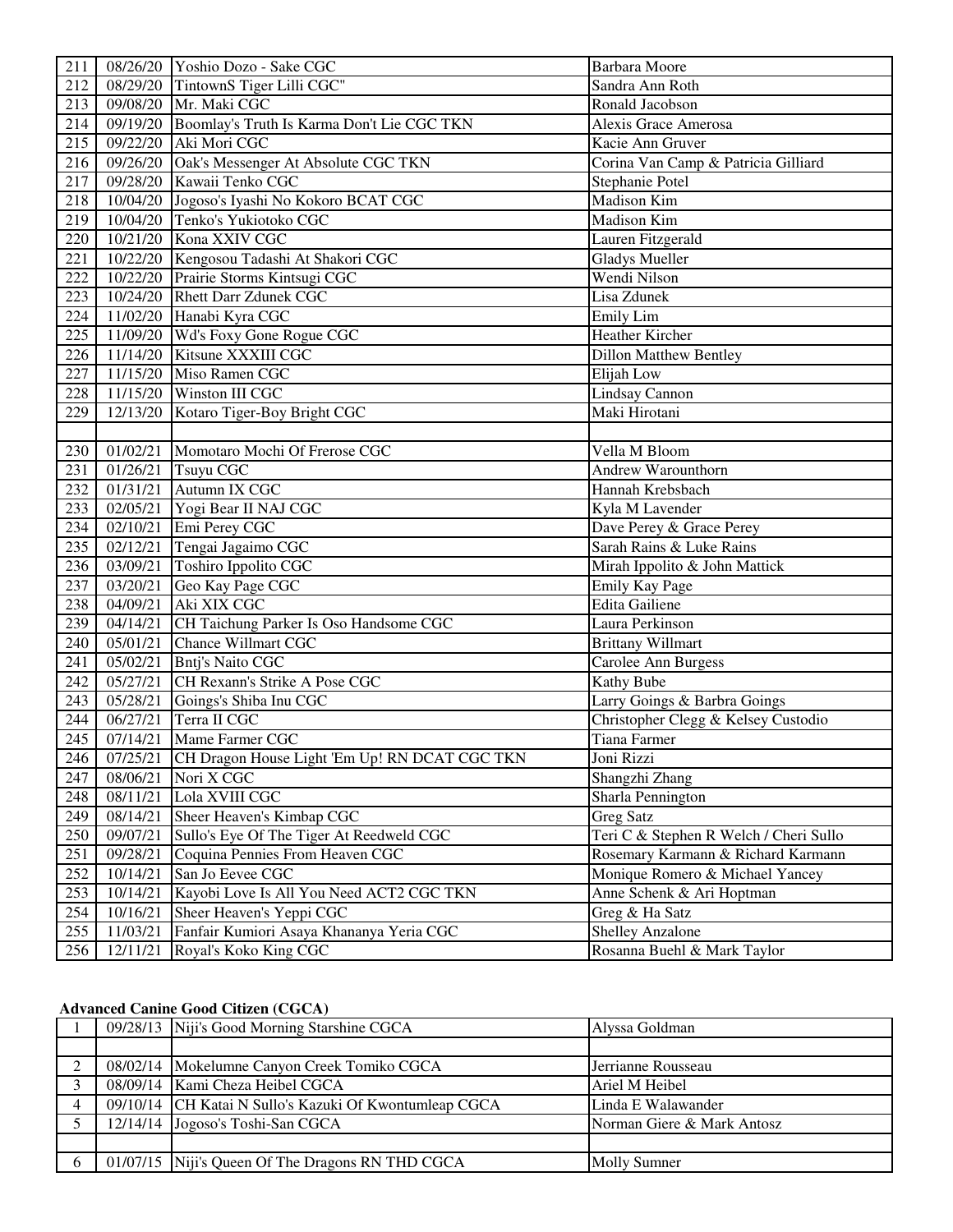| $\tau$          |          | 03/07/15 Kizmet Shiro Kitsune RN CGCA                    | Cathleen Nielsen & Marci Smilanich       |
|-----------------|----------|----------------------------------------------------------|------------------------------------------|
| 8               |          | 03/08/15 Edjo Hachimitsu Tsukiyo BN CGCA                 | Chris Iha                                |
|                 |          |                                                          |                                          |
| 9               |          | 04/02/16 Ginko No Nagaremono Kouda Go Kari-On CAX CGCA   | Alexia Walters & Stephanie Siu           |
| 10              |          | 04/28/16 Spagnuolo's Riley CGCA                          | Mary Jane Spagnuolo                      |
| 11              |          | 06/12/16 Nozomi Kihaku Tsuki No Usagi CGCA               | <b>Molly Sumner</b>                      |
| $\overline{12}$ |          | 08/11/16 Katrina Ruiz CGCA                               | Miiriam Ruiz & Francisco Ruiz            |
| 13              |          | 09/07/16 Kia-Yote CGCA                                   | Mickey Hansen & Marcia Hansen            |
| 14              |          | 11/16/16 CH Frerose's Shesa Hot Mess BCAT RATS CGCA CGCU | Krissy M. Garner                         |
| 15              |          | 12/03/16 You Have Some Splainin To Do CGCA               | Nancy Martinez                           |
|                 |          |                                                          |                                          |
| 16              |          | 04/08/17 Hi-Jinx Snow Krystal VCD1 RN RATS CGCA          | Michael Barclay & Janice Barclay         |
| 17              |          | 04/30/17 Titan IV CGCA                                   | Kristina Barbuti                         |
| 18              |          | 05/15/17 Dragon House Little Red Dragon CGCA             | Nakiva Cleveland                         |
| 19              |          | 06/20/17 Ziva Sathre RN CGCA                             | Karla Sathre                             |
| 20              |          | 06/29/17 Kenzi RN CGCA                                   | Karla Sathre                             |
| 21              |          | 07/02/17 Innisfree Mashigura Of Kihaku CD BN GN RE CGCA  | <b>Molly Sumner</b>                      |
| 22              | 07/02/17 | CH Tobishi's Golden Girl CGCA                            | Tammy L Szabo & Barbara & James Berry    |
| 23              | 07/02/17 | CH Tobishi's Hotroddin' Hornet CD BN RE CAA RATCHX       |                                          |
|                 |          | <b>CGCA</b>                                              | James and Barbara Berry & Tammy L Szabo  |
|                 |          |                                                          |                                          |
| 24              |          | 01/27/18 Kivrin CAA THDX CGCA                            | Mark Edward Smyers                       |
| 25              |          | 02/16/18 Ziggy Stardust CGCA                             | Mona Gable                               |
| 26              |          | 02/28/18 Kimmi CGCA TKI                                  | Sara N Rivera                            |
| 27              |          | 03/25/18 Evenstar's Adventure Is Out There CGCA          | Stephanie Dill                           |
| 28              |          | 03/31/18 San Jo Little Red Waggin FDC BCAT CGCA CGCU TKN | Krissy Garner                            |
| 29              |          | 04/09/18 Frerose Silent Hill's Mastermind CGCA CGCU      | Christy Wayne                            |
| 30              |          | 05/09/18 Daisy Mae Bramble CGCA                          | Christel Bramble & Jordan Stuve          |
| 31              |          | 08/24/18 Nala Shoup CGCA CGCU                            | Ashley Shoup & Thoams Shoup              |
| 32              |          | 10/04/18 Copperdots Princess Lily Kai RA CGCA CGCU       | <b>Sheryl Studley Ozuna</b>              |
| 33              |          | 12/29/18 Innisfree Jackson II CGCA                       | Shelby Klock & Thomas Paulsen            |
|                 |          |                                                          |                                          |
| 34              |          | 01/19/19 GCH Lesand's Karma And Effect FDC FCAT CGCA TKI | Alexis Grace Amerosa & Leslie D Anderson |
| 35              |          | 02/17/19 Nikko Eli Hicks BCAT CGCA TKP                   | Angela Hicks                             |
| 36              | 11/26/19 | N'Jacques Tati De L'Empire Des Samourais CGCA            | Isabella Britain Hill                    |
|                 |          |                                                          |                                          |
| 37              |          | 09/19/20 Coquina Sound Of Madness CGCA CGCU TKN          | Krissy M Stanford                        |
| 38              | 09/19/20 | San Jo The World Is My Runway CGCA CGCU TKN              | Krissy M. Stanford                       |
|                 |          |                                                          |                                          |
| 39              | 01/31/21 | Tenko's Yukiotoko CGCA TKI                               | <b>Madison Kim</b>                       |
| 40              | 06/03/21 | CH Rexann's Strike A Pose CGCA                           | Kathy Bube                               |
| 41              | 06/15/21 | Aki Mori CGCA                                            | Kacie Ann Gruver                         |
| 42              | 06/27/21 | Jogoso's Iyashi No Kokoro BCAT CGCA TKI                  | Madison Kim                              |
| 43              | 07/10/21 | <b>Chance Willmart CGCA</b>                              | <b>Brittany Willmart</b>                 |
| 44              | 08/24/21 | <b>Toshiro Ippolito CGCA TKN</b>                         | Mirah Ippolito & John Mattick            |
| 45              | 09/04/21 | Sheer Heaven's Kimbap CGCA TKN                           | <b>Greg Satz</b>                         |
| 46              | 09/26/21 | CH Forza's Forget Me Not RI CGCA CGCU                    | Debbie Burmester & Kim Hoberg            |
|                 |          | Kobushi's Polar Vortex CAX FCAT SCN SIN RATCH CZ8P       |                                          |
| 47              | 10/10/21 | <b>CGCA CGCU TKI</b>                                     | Nicole L Birnbaum                        |

# **Canine Good Citizen Urban (CGCU)**

|  | 04/16/16   Ginko No Nagaremono Kouda Go Kari-On CAX CGCA CGCU   Alexia Walters & Stephanie Siu |                             |
|--|------------------------------------------------------------------------------------------------|-----------------------------|
|  | 07/19/16 Frerose's Shesa Hot Mess RATO CGCU                                                    | Krissy M. Garner            |
|  |                                                                                                |                             |
|  | 01/29/17 Dark Night Shibas Izabelle Rivera CGCU                                                | Blanch Ocbina & Nick Rivera |
|  | 04/22/17 Nozomi Kihaku Tsuki No Usagi CGCA CGCU                                                | <b>Molly Sumner</b>         |
|  |                                                                                                |                             |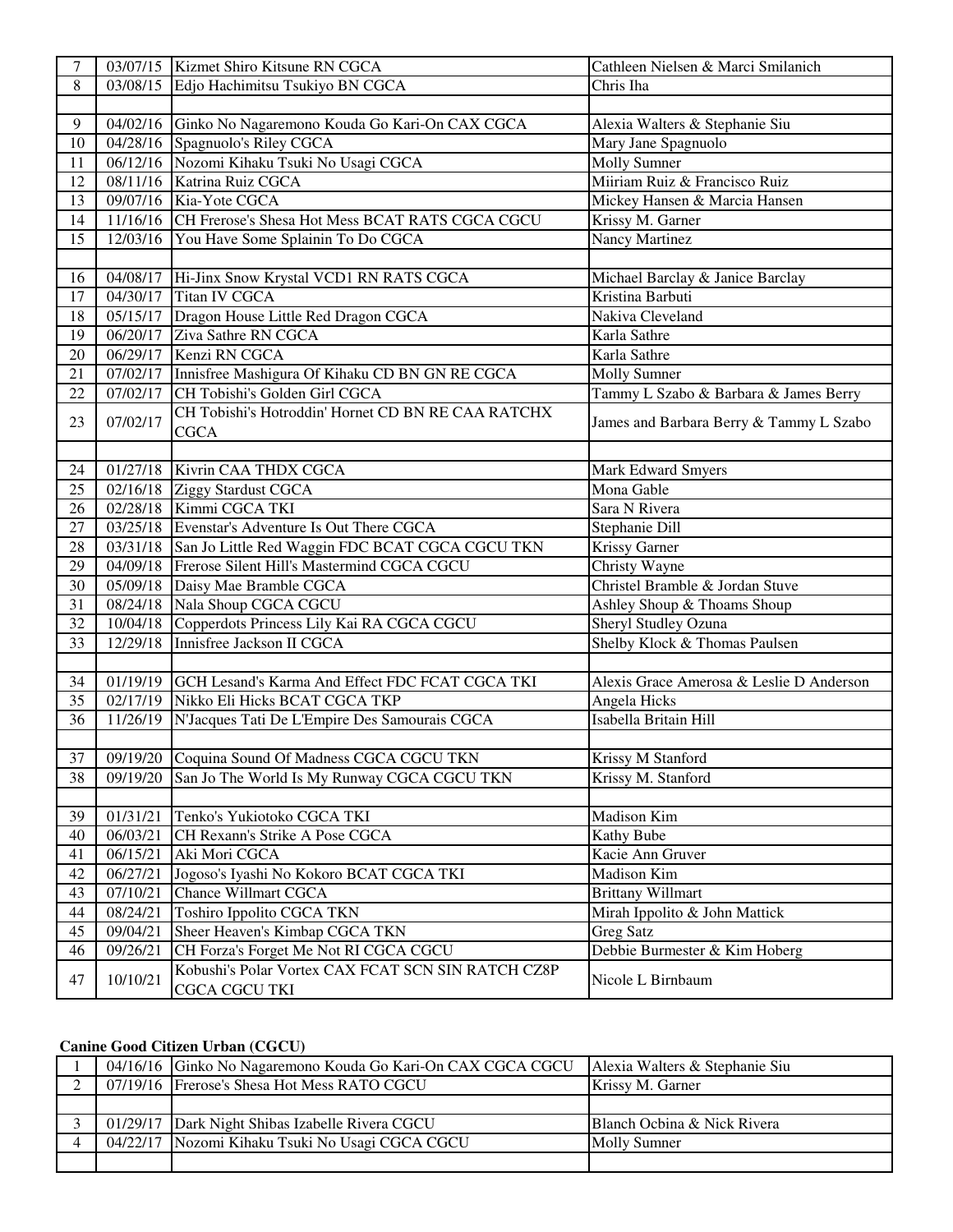|        | 01/11/18 | Dragon House Little Red Dragon RN CA CGCA CGCU TKA                     | Nakiva Cleveland            |
|--------|----------|------------------------------------------------------------------------|-----------------------------|
| 6      | 01/24/18 | Frerose Silent Hill's Mastermind CGCU                                  | Christy Wayne               |
|        | 03/31/18 | San Jo Little Red Waggin FDC BCAT CGCA CGCU TKN                        | Krissy Garner               |
| 8      | 08/24/18 | Nala Shoup CGCA CGCU                                                   | Ashley Shoup & Thoams Shoup |
| 9      |          | 10/04/18 Copperdots Princess Lily Kai RA CGCA CGCU                     | Sheryl Studley Ozuna        |
|        |          |                                                                        |                             |
| 10     | 02/15/19 | Evenstar's Adventure Is Out There CA RATO CGCA CGCU TKI Stephanie Dill |                             |
| 11     | 02/23/19 | Kivrin FDC CAA BCAT THDD CGCA CGCU TKN                                 | <b>Mark Edward Smyers</b>   |
| 12     |          | 08/27/19 Kenzi RI CGCA CGCU TKN                                        | Karla Sathre                |
| 13     |          | 08/27/19 Ziva Sathre BN RI CGCA CGCU TKN                               | Karla Sathre                |
|        |          |                                                                        |                             |
| 14     | 09/19/20 | Coquina Sound Of Madness CGCA CGCU TKN                                 | Krissy M Stanford           |
| 15     |          | 09/19/20 San Jo The World Is My Runway CGCA CGCU TKN                   | Krissy M. Stanford          |
|        |          |                                                                        |                             |
| $16-1$ |          | 07/20/21 GCH Rexann's Strike A Pose CGCA CGCU TKI                      | Kathy Bube                  |

| 16 |          | 07/20/21 GCH Rexann's Strike A Pose CGCA CGCU TKI                    | <b>Kathy Bube</b>             |
|----|----------|----------------------------------------------------------------------|-------------------------------|
| 17 |          | 09/09/21 Toshiro Ippolito CGCA CGCU TKN                              | Mirah Ippolito & John Mattick |
| 18 |          | 09/26/21 CH Forza's Forget Me Not RI CGCA CGCU                       | Debbie Burmester & Kim Hoberg |
| 19 | 10/10/21 | Kobushi's Polar Vortex CAX FCAT SCN SIN RATCH CZ8P<br>ICGCA CGCU TKI | Nicole L Birnbaum             |

### **Farm Dog Certified (FDC)**

|                | 01/26/18 | Kivrin FDC CAA THDX CGC                                                     | Mark Edward Smyers                       |
|----------------|----------|-----------------------------------------------------------------------------|------------------------------------------|
| 2              | 03/31/18 | San Jo Little Red Waggin FDC BCAT CGCA CGCU TKN                             | Krissy Garner                            |
| 3              | 04/21/18 | Frerose Silent Hill's Mastermind FDC CGCA CGCU                              | Christy Wayne                            |
| $\overline{4}$ | 04/21/18 | CH Frerose's Shesa Hot Mess FDC CA DCAT THDN RATS<br><b>CGCA CGCU TKN</b>   | Krissy M Stanford                        |
| 5              | 04/21/18 | CH Lesand's Karma And Effect FDC FCAT CGC TKI                               | Alexis Grace Amerosa & Leslie D Anderson |
| 6              | 09/02/18 | CH Rexann's Total Eclipse Of The Heart FDC BCAT                             | Kathy Bube                               |
| 7              | 10/20/18 | GCH Katai N Sullo's Kazuki Of Kwontumleap BN FDC SCN SIN<br><b>CGCA TKN</b> | Linda E Walawander                       |
|                |          |                                                                             |                                          |
| 8              | 07/14/19 | MACH4 Shelby Rizzi FDC MXC MJC XF T2B                                       | Joni Rizzi                               |
| 9              | 08/11/19 | Yuko's Miyagi Of Brasstan CD BN RN FDC CA RATN                              | James Pesce                              |
| 10             | 10/12/19 | Tasukaru Freedom For Me FDC AX MXJ MXF CAX FCAT2<br><b>RATM</b>             | Norma Hornung                            |
| 11             | 10/12/19 | Tasukaru Twist Of Fate RN FDC AX MXJ XF SCN SIN SBN<br>RATO                 | Norma Hornung                            |
|                |          |                                                                             |                                          |
| 12             | 10/10/20 | Coquina Sound Of Madness FDC CGCA CGCU TKN                                  | Krissy M Stanford                        |
| 13             | 10/10/20 | Yokai Go Kobushi Shiba FDC CA DCAT SCN RATN CGC TKN Linda E Walawander      |                                          |
|                |          |                                                                             |                                          |
| 14             | 05/15/21 | San Jo The World Is My Runway RN FDC CGCA CGCU TKN<br><b>VHMA</b>           | Krissy M. Stanford                       |
| 15             | 10/30/21 | Rexann's Rhythm N' Blues FDC                                                | Kathy Bube                               |
| 16             | 10/30/21 | <b>GCH Rexann's Star Sapphire FDC</b>                                       | Kathy Bube                               |

# **Trick Dog Novice (TKN)**

|   | 05/31/17 | CH Frerose's Shesa Hot Mess CA DCAT THDN RATS CGCA<br><b>CGCU TKN</b> | Krissy M. Garner                       |
|---|----------|-----------------------------------------------------------------------|----------------------------------------|
| 2 |          | 06/19/17 Bandit Bartos BN RA RATS CGC TKN                             | Stephanie Simon & Brian Bartos         |
|   |          | 06/20/17 Nozomi's Celestial Zenith BN RA AX OAJ AJP NF CGC TKN        | Sarah Carson / Mark & Eunice Giles     |
| 4 |          | 06/20/17 Shoei Hi-Jinx Thunderstruck CA BCAT TKN                      | Mary E Engstrom                        |
|   |          | 06/29/17 Nikko Eli Hicks CGC TKN                                      | Angela Hicks                           |
| 6 |          | 07/11/17 Yuri Custer Hockaday ACT2 TKN                                | Kristie Custer-Hockaday & Sam Hockaday |
| 7 |          | 07/18/17 Tyson Pezick TKN                                             | <b>Justin Pezick</b>                   |
| 8 |          | 07/22/17 Nymeria Macbattleby Logiealmond Macgold TKN                  | Laura Rose Gold                        |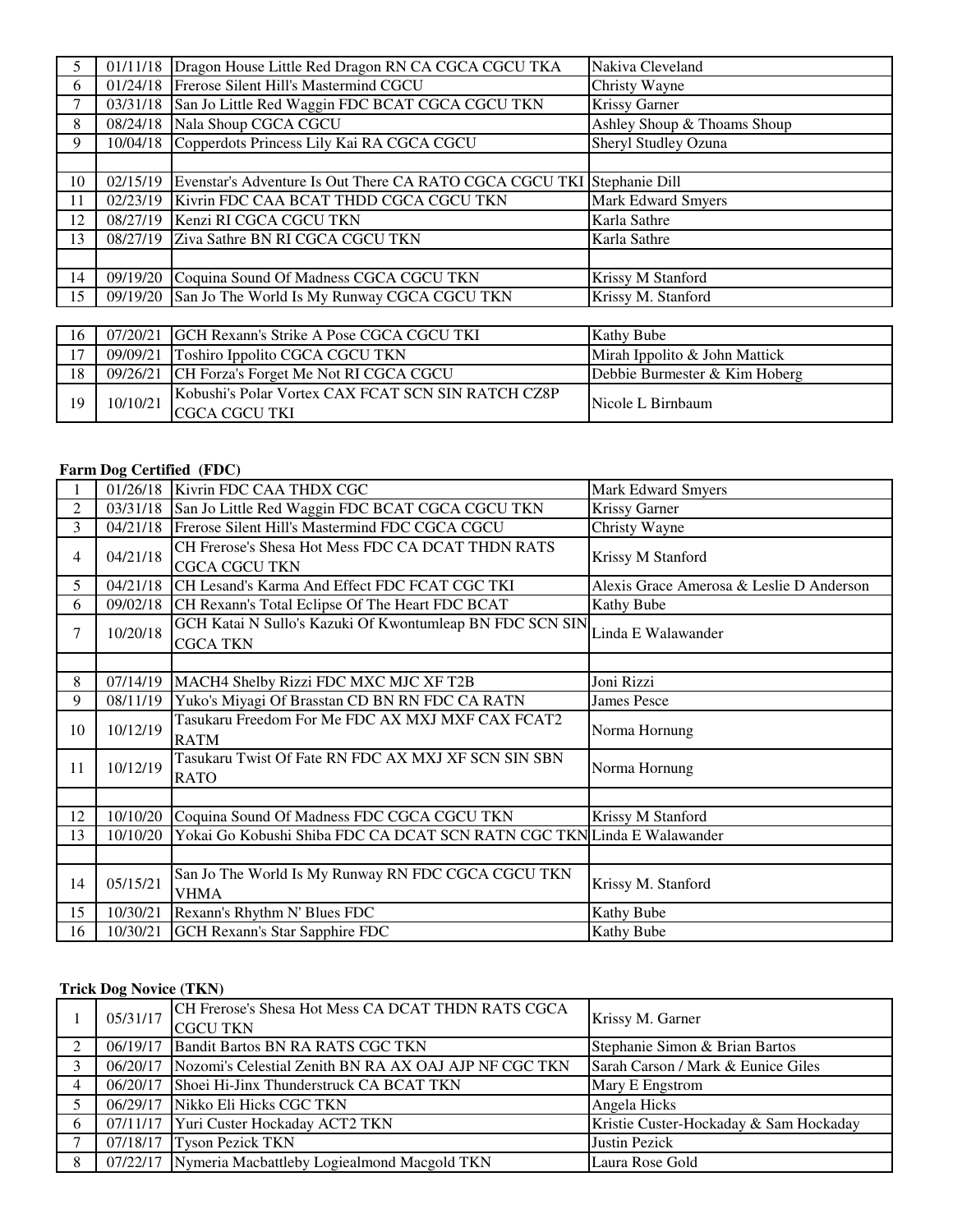| 9  | 08/02/17              | CH Tobishi's Golden Girl CGCA TKN                                                                  | Tammy L Szabo / Barbara & James Berry    |
|----|-----------------------|----------------------------------------------------------------------------------------------------|------------------------------------------|
|    |                       | CH Tobishi's Hotroddin' Hornet CD BN RE CAA RATCHX                                                 |                                          |
| 10 | 08/02/17              | <b>CGCA TKN</b>                                                                                    | James & Barbara Berry / Tammy L Szabo    |
| 11 | 08/03/17              | Nozomi Kihaku Tsuki No Usagi CGCA CGCU TKN                                                         | <b>Molly Sumner</b>                      |
|    |                       | Ginko No Nagaremono Kouda Go Kari-On CAX CGCA CGCU                                                 |                                          |
| 12 | 08/31/17              | <b>TKN</b>                                                                                         | Alexia Walters & Stephanie Siu           |
| 13 | 09/07/17              | Dragon House Tiger Lily CD BN RE CGC TKN                                                           | Thomas Heinlein & Malley Bragg Heinlein  |
| 14 | 09/19/17              | Dragon House Huckleberry Finn CD BN RAE NAP OJP TKN                                                | Malley Bragg Heinlein & Thomas Heinlein  |
| 15 | 10/05/17              | Kitsune XXX CGC TKN                                                                                | Sandra Losa-Ward                         |
|    |                       | MACH2 Kamekaze RA MXG MJB2 MFS TQX T2B9 CAA                                                        |                                          |
| 16 | 10/27/17              | <b>RATN CGC TKN</b>                                                                                | Liz Dzubay & Mary Holt                   |
| 17 | 10/27/17              | PACH4 Mojito RN MX MXJ MXP12 MXPC MJP15 MJPS2<br>PAX4 OF MFPS TQXP T2B T2BP7 CA CGC TKN            | Liz Dzubay & Mary Holt                   |
|    |                       |                                                                                                    | Piper Leiper & Cheryl L Mamiya & Vaughan |
| 18 | 11/09/17              | Mamiya's Empire State Of Mind TKN                                                                  | Leiper & Ariel Woodruff                  |
|    |                       |                                                                                                    |                                          |
| 19 | 01/03/18              | Kimmi TKN                                                                                          | Sara N Rivera                            |
| 20 | 01/30/18              | CH Kokuryuu's God Of Mischief RN CAA BCAT RATN CGC<br><b>TKN</b>                                   | Leah Crowley & Pamela Crowley            |
| 21 | 02/01/18              | CH Kuniko's Byong Sun CL Of Totoro BN RN AXP AJP NFP<br><b>CGC TKN</b>                             | Ava Fong & Lori J Durfor                 |
| 22 |                       | 02/01/18 CH Kuniko's Cho Kawaii CL of Totoro OAP NJP NFP CGC TKN Ava Fong & Lori J Durfor          |                                          |
| 23 |                       | 02/07/18 Kivrin CAA THDX CGCA TKN                                                                  | <b>Mark Edward Smyers</b>                |
| 24 |                       | 02/08/18 CH Lesand's Karma And Effect BCAT CGC TKN                                                 | Alexis Grace Amerosa & Leslie D Anderson |
| 25 |                       | 02/22/18 Cricket Stroud TKN                                                                        | Gabrielle Poon Stroud & James Stroud     |
| 26 | 03/16/18              | San Jo Little Red Waggin BCAT CGC TKN                                                              | <b>Krissy Garner</b>                     |
| 27 |                       | 04/02/18 Chiyo Makana TKN                                                                          | Courtney Ann Hume                        |
| 28 |                       | 04/20/18 Kobushi's Polar Vortex RATO CGC TKN                                                       | Ian Birnbaum & Nicole Birnbaum           |
| 29 |                       | 05/04/18 Frerose Silent Hill's Mastermind FDC CGCA CGCU TKN                                        | Christy Wayne                            |
| 30 |                       | 05/05/18 Makkuro Kurosuke CGC TKN                                                                  | <b>JIE JIN</b>                           |
| 31 |                       | 06/09/18 Smidgen Overby NAP NJP RATN CGC TKN                                                       | Cheryl Overby                            |
| 32 |                       | 06/18/18 Cape Cod's Crosscreek Compass Rose NA NAJ TKN                                             | Charleen Maxim & Karen Shaffer           |
| 33 | 06/24/18              | Hi-Jinx Fade To Black RN CAA FCAT CGC TKN                                                          | Michelle Marie Hewitt & Sean P Hewitt    |
| 34 | 06/24/18              | Saskatchewan Trail's Legend RN NAP NJP CAA DCAT CGC<br>TKN                                         | Michelle Hewitt                          |
| 35 | 07/11/18              | Tobishi's Careful! I'M Sizzlin' Hot! RN BCAT RATS CGC TKN                                          | Tammy L Szabo & Barbara & James Berry    |
| 36 | 08/18/18              | MACH4 San Jo Kumi Rock N Roll Banjo Boy CD BN RAE<br>MXS2 MJS2 MFB TQX T2B2 CAA THD RATCHX CGC TKN | Ying-Hung Tung                           |
| 37 | $\overline{08}/22/18$ | Daisy Mae Bramble CGCA TKN                                                                         | Christel Bramble & Jordan Stuve          |
| 38 | 09/20/18              | Evenstar's Adventure Is Out There RATO CGCA TKN                                                    | Stephanie Dill                           |
| 39 | 09/25/18              | GCH CH Katai N Sullo's Kazuki Of Kwontumleap BN SCN SIN<br><b>CGCA TKN</b>                         | Linda E Walawander                       |
| 40 | 09/25/18              | Yokai Go Kobushi Shiba CA CGC TKN                                                                  | Linda E Walawander                       |
| 41 | 10/08/18              | Akira Bishojo Go Akakiyosou TKN                                                                    | Craig Terry Wright                       |
| 42 | 10/24/18              | Kizmet Shiro Kitsune RN THD CGCA TKN                                                               | Cathleen Nielsen & Marci Smilanich       |
|    |                       |                                                                                                    |                                          |
| 43 |                       | 01/22/19   Kenzi RN CGCA TKN                                                                       | Karla Sathre                             |
| 44 |                       | 01/22/19 Ziva Sathre RN CGCA TKN                                                                   | Karla Sathre                             |
| 45 |                       | 03/11/19 Madame Mona Marie TKN                                                                     | Christa Fohringer                        |
| 46 |                       | 03/11/19 CH Tobishi's Mad About You FCAT SCN SIN CGC TKN                                           | Leila Mitchell & Tammy L Szabo           |
| 47 |                       | 03/22/19 Tetsu Go Rogue Akakiyosou TKN                                                             | Andrea Walker & Jason Walker             |
| 48 |                       | 04/23/19 As Good As It Gets At MTN High RE CGC TKN                                                 | Judith Snowden                           |
| 49 |                       | 05/24/19 Edjo Hachimitsu Tsukiyo BN RN CGCA TKN                                                    | Chris Iha                                |
| 50 |                       | 06/20/19 Dragon House Light 'Em Up! TKN                                                            | Joni Rizzi                               |
| 51 |                       | 06/25/19 Kengosou Mayumi CGC TKN                                                                   | <b>Gladys Mueller</b>                    |
| 52 |                       | 08/23/19 Yuko's Miyagi Of Brasstan CD BN RN CA RATan TKN                                           | <b>James Pesce</b>                       |
| 53 |                       | 08/25/19 Dioji CGC TKN                                                                             | Desiree Desario                          |
| 54 |                       | 12/04/19 Emiko Keiko Chronicles CGC TKN                                                            | <b>Brooke Steinbach</b>                  |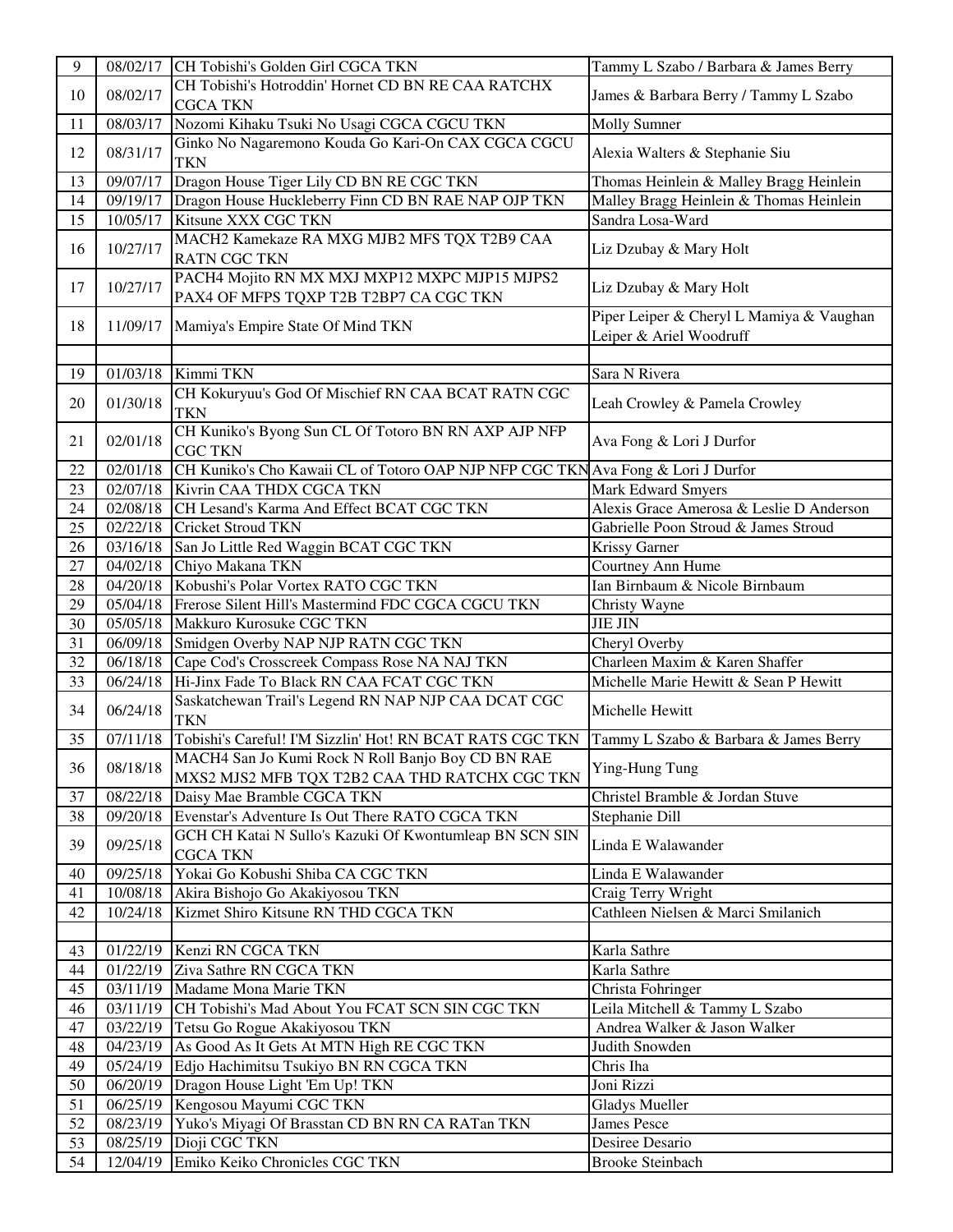| 55  |          | 01/16/20 Jogoso's Alfred, Lord Tennisball CAA CGC TKN                 | Adrian G. Elicegui & Daniella Escobar         |
|-----|----------|-----------------------------------------------------------------------|-----------------------------------------------|
| 56  |          | 03/03/20 Lesand Hime Kiko CGC TKN                                     | Meredith Swartwout                            |
| 57  |          | 05/21/20 CH Horizon Klondike Kate TKN                                 | Letty Hughes                                  |
| 58  |          | 05/21/20 CH Horizon Rondy's Limited Edition RN TKN                    | Letty & Joelle J Hughes / Patricia S Doescher |
| 59  |          | 05/21/20 Lesand's My Immaculate Dream TKN                             | Letty Hughes & Leslie Anderson                |
| 60  |          | 05/22/20 Coquina Sound Of Madness CGC TKN                             | Krissy M Stanford                             |
| 61  | 05/26/20 | CH Hi-Jinx Black Tie Affair BN RA DCAT CGC TKN                        | Jane A Chapin                                 |
| 62  | 05/26/20 | Hi-Jinx Poetry In Motion BN RE AX AXJ OF CGC TKN                      | Amelia Ripepi, Pat Doescher, Garry Grasinski  |
| 63  | 05/26/20 | MACH4 Kiko Princess Sheeba BN RAE MXS2 MJS2 XF T2B4<br><b>TKN</b>     | Amy Ripepi & Gary Grasinski                   |
| 64  |          | 05/26/20 CH Lesand's All That Glitters Is Gold TKN                    | Jane A Chapin & Leslie Anderson               |
| 65  |          | 05/27/20 Absolute's Force Of Freedom At Kingdomhouse TKN              | Caitlyn Wolpert                               |
| 66  |          | 05/29/20 Boomlay's Truth Is Karma Don't Lie TKN                       | Alexis Grace Amerosa                          |
| 67  |          | 05/29/20 Kurochiyo Akakiyosou BCAT CGC TKN                            | Alexis Grace Amerosa & Leslie Anderson        |
| 68  |          | 06/01/20 Horizon Powder Keg Peg TKN                                   | Letty Hughes & Joelle J Hughes                |
| 69  |          | 06/01/20 GCH Kuniko's Fine By Me Master Chief W SCN SIN TKN           | Lori J Durfor                                 |
| 70  |          | 06/04/20 GCH J-Ann's Puttin' On The Ritz RN CGC TKN                   | Jane A Chapin & Patricia S Doescher           |
| 71  | 06/04/20 | Oak's Messenger At Absolute TKN                                       | Corina Van Camp & Patricia Gilliard           |
| 72  |          | 06/09/20 Sanshou's Miko TKN                                           | Nakiva Cleveland                              |
| 73  |          | 06/10/20 CH Kiyomimiyahime Akakiyosou TKN                             | Caitlin Elizabeth Hubbard & Leslie Anderson   |
| 74  |          | 06/11/20 House Of Treasure Shinedown On Me CGC TKN                    | Joanna Matos & John-Albert Brown              |
| 75  |          | 06/12/20 San Jo The World Is My Runway CGC TKN                        | Krissy M. Stanford                            |
| 76  | 06/17/20 | <b>Teddy XII TKN</b>                                                  | Stephanie Sun                                 |
| 77  | 06/26/20 | Piper's Creek Kibou TKN                                               | Gauzong C Yang                                |
| 78  |          | 06/29/20 Chen's Loki TKN                                              | Michelle Chen                                 |
| 79  |          | 07/27/20 Percy TKN                                                    | Baotri Ho                                     |
| 80  |          | 07/27/20 Piper's Creek Spring Flowers TKN                             | Pamela L Carlson                              |
| 81  |          | 08/02/20 GCH Castle's Little Shadow Warrior CGC TKN                   | Joanne David & Erika David & Lily Bennett     |
| 82  |          | 08/05/20 Lickety-Split Roo TKN                                        | <b>Ashley Schmlaz</b>                         |
| 83  |          | 08/06/20 Mushu Underdog CGC TKN                                       | Nime Aguru & Xavier Harper                    |
| 84  | 09/10/20 | Absolute Red Jasper TKN                                               | Samantha Carosella                            |
| 85  |          | 09/15/20 Kokuryuu's Call Me Taro DCAT CGC TKN                         | Angie Reed                                    |
| 86  |          | 10/14/20 Kayobi Love Is All You Need ACT1 TKN                         | Ms. Anne Schenk & Mr. Ari Hoptman             |
| 87  |          | 11/06/20 Prairie Storms Kintsugi CGC TKN                              | Wendi Nilson                                  |
| 88  |          | 11/23/20 Azuki Bean CGC TKN                                           | Catherine Yu                                  |
|     |          |                                                                       |                                               |
| 89  |          | 01/06/21 Jogoso's Iyashi No Kokoro BCAT CGC TKN                       | Madison Kim                                   |
| 90  |          | 01/06/21 Tenko's Yukiotoko CGC TKN                                    | Madison Kim                                   |
| 91  |          | 01/21/21 Hanabi Enoki TKN                                             | Kitsum Li                                     |
| 92  | 01/21/21 | Hanabi Mizuki CAA DCAT TKN                                            | Kitsum Li                                     |
| 93  | 01/28/21 | Hanabi Dark Star CAX DCAT CGC TKN                                     | Elisa Gong & Malcom McMahon                   |
| 94  | 01/28/21 | Hanabi Kirara CAX DCAT CGC TKN                                        | Elisa Gong                                    |
| 95  | 02/16/21 | Sirtx Koji CGC TKN                                                    | Stephanie Dill                                |
| 96  |          | 02/19/21 Yogi Bear II NAJ TKN                                         | Kyla M Lavender                               |
| 97  |          | 02/25/21 Moonlight Shiitake Kinoko TKN VHMP                           | Laurel Hahn & Rose Ruch                       |
| 98  |          | 03/22/21 Yuki Bamford TKN                                             | Jordyn Bamford                                |
| 99  |          | 03/24/21   Wd's Foxy Gone Rogue CGC TKN                               | Heather Kircher                               |
| 100 | 03/26/21 | Steelcrest's Emi TKN                                                  | Elizabeth Cole & Katie Vroege                 |
| 101 | 03/30/21 | Masakado Bourbon Cowboy TKN                                           | Ariel Woodruff & Lindsay Tompkins             |
| 102 | 04/20/21 | <b>Toshiro Ippolito TKN</b>                                           | Mirah Ippolito & John Mattick                 |
| 103 | 05/03/21 | Innisfree Mashigura Of Kihaku CD PCD BN GN RE RATN<br><b>CGCA TKN</b> | Molly Sumridge                                |
| 104 | 05/11/21 | <b>Boba Kitsune TKN</b>                                               | <b>Britney Nguyen</b>                         |
| 105 | 06/09/21 | CH Rexann's Strike A Pose CGCA TKN                                    | <b>Kathy Bube</b>                             |
| 106 | 06/10/21 | Little Citys Space Cadet TKN                                          | <b>Lindsay Chan</b>                           |
| 107 | 07/02/21 | Nara Jean Showl TKN                                                   | Lian Showl & Benjamin Todd                    |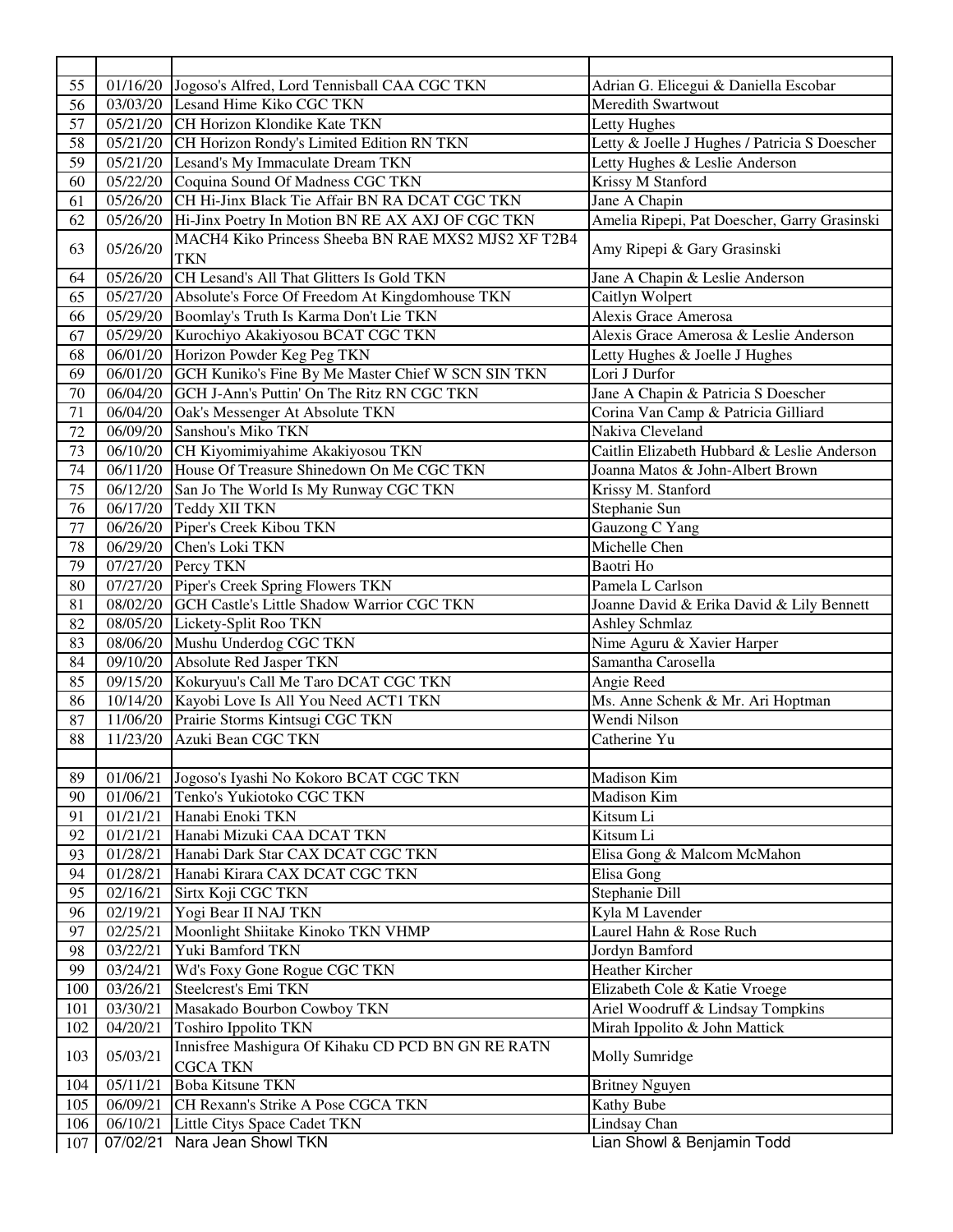| 108 |          | 07/13/21 Yamashita's Onna Bugeisha Go Mizumi TKN | Lynnmarie Y Doran & Denise Onstott &<br>Stephen J Smith |
|-----|----------|--------------------------------------------------|---------------------------------------------------------|
| 109 |          | 08/21/21 Aki Mori CGCA TKN                       | Kacie Ann Gruver                                        |
| 110 |          | 09/03/21 Sheer Heaven's Kimbap CGC TKN           | <b>Greg Satz</b>                                        |
| 111 | 10/04/21 | Coquina Games Without Frontiers TKN              | Amy Moua & Choo Yang & Krissy Stanford                  |
| 112 | 10/19/21 | Taichung Gentley Into Life TKN                   | Ken Bryan                                               |
| 113 | 12/01/21 | Sheer Heaven's Yeppi CGC TKN                     | Greg & Ha Satz                                          |
| 114 | 12/08/21 | Paholski Koda TKN                                | Laura Ann Paholski                                      |
| 115 | 12/14/21 | Fanfair Kumiori Asaya Khananya Yeria CGC TKN     | <b>Shelley Anzalone</b>                                 |
| 116 | 12/15/21 | Cape Cod's Bombadil RE NA NAJ CGC TKN            | Jennifer Marie Humphrey                                 |
| 117 |          | 12/15/21 Rocky's Precious Saki TKN               | Melissa Wright & Scott Wright                           |

#### **Trick Dog Internediate (TKI)**

| 1              |                    | 06/20/17 Bandit Bartos BN RA RATS CGC TKI                                                          | Stephanie Simon & Brian Bartos               |
|----------------|--------------------|----------------------------------------------------------------------------------------------------|----------------------------------------------|
| 2              | 06/22/17           | Nozomi's Celestial Zenith BN RA AX OAJ AJP NF CGC TKI                                              | Sarah Carson / Mark & Eunice Giles           |
| 3              | 08/04/17           | Nozomi Kihaku Tsuki No Usagi CGCA CGCU TKI                                                         | <b>Molly Sumner</b>                          |
| $\overline{4}$ |                    | 08/24/17 Nymeria Macbattleby Logiealmond Macgold TKI                                               | Laura Rose Gold                              |
| 5              | 09/21/17           | Dragon House Huckleberry Finn CD BN RAE NAP OJP TKI                                                | Malley Bragg Heinlein & Thomas E Heinlein    |
| 6              | 12/08/17           | Nikko Eli Hicks CGC TKI                                                                            | Angela Hicks                                 |
|                |                    |                                                                                                    |                                              |
| $\tau$         | 01/04/18           | Kimmi TKI                                                                                          | Sara N Rivera                                |
| $8\,$          |                    | 02/09/18 CH Lesand's Karma And Effect BCAT CGC TKI                                                 | Alexis Grace Amerosa & Leslie D Anderson     |
| 9              |                    | 04/03/18 Chiyo Makana TKI                                                                          | Courtney Ann Hume                            |
| 10             | 05/06/18           | Makkuro Kurosuke CGC TKI                                                                           | <b>JIE JIN</b>                               |
| 11             | 06/25/18           | Saskatchewan Trail's Legend RN NAP NJP CAA DCAT CGC<br>TKI                                         | Michelle Hewitt                              |
| 12             | 08/19/18           | MACH4 San Jo Kumi Rock N Roll Banjo Boy CD BN RAE<br>MXS2 MJS2 MFB TQX T2B2 CAA THD RATCHX CGC TKI | Ying-Hung Tung                               |
| 13             | 09/21/18           | Evenstar's Adventure Is Out There RATO CGCA TKI                                                    | Stephanie Dill                               |
| 14             | 11/12/18           | Akira Bishojo Go Akakiyosou TKI                                                                    | Craig Terry Wright                           |
|                |                    |                                                                                                    |                                              |
| 15             |                    | 01/22/19 Yuri Custer Hockaday OA NAJ ACT2 TKI                                                      | Kristie Custer-Hockaday & Sam Hockaday       |
| 16             |                    | 06/03/19 CH San Jo Little Red Waggin FDC BCAT CGCA CGCU TKI                                        | Krissy Marie Stanford                        |
| $17\,$         |                    | 08/26/19 Dioji CGC TKI                                                                             | Desiree Desario                              |
| 18             | $\frac{12}{03/19}$ | Mamiya's Empire State Of Mind TKI                                                                  | Piper & Vaughan Leiper, C Mamiya, A Woodruff |
|                |                    |                                                                                                    |                                              |
| 19             |                    | 01/17/20 Jogoso's Alfred, Lord Tennisball CAA CGC TKI                                              | Adrian G. Elicegui & Daniella Escobar        |
| 20             | 01/24/20           | Kobushi's Polar Vortex CAA BCAT SCN SIN RATS CGC TKI                                               | Ian Birnbaum & Nicole Birnbaum               |
| 21             | 05/24/20           | Smidgen Overby OAP OJP OFP BCAT SWN SCA SIA SBA<br><b>RATN CGC TKI</b>                             | Cheryl Overby                                |
| 22             | 05/27/20           | Hi-Jinx Poetry In Motion BN RE AX AXJ OF CGC TKI                                                   | Amelia Ripepi, Pat Doescher, Garry Grasinski |
| 23             | 05/27/20           | MACH4 Kiko Princess Sheeba BN RAE MXS2 MJS2 XF T2B4<br><b>TKI</b>                                  | Amy Ripepi & Gary Grasinski                  |
| 24             | 06/05/20           | Ginko No Nagaremono Kouda Go Kari-On RI CAX3 BCAT<br><b>CGCA CGCU TKI</b>                          | Alexia Walters & Stephanie Siu               |
| 25             | 06/18/20           | Teddy XII TKI                                                                                      | Stephanie Sun                                |
| 26             | 07/08/20           | Chen's Loki TKI                                                                                    | Michelle Chen                                |
| $27\,$         | 07/31/20           | Percy TKI                                                                                          | Baotri Ho                                    |
| 28             | 08/06/20           | Lickety-Split Roo TKI                                                                              | Ashley Schmlaz                               |
| 29             |                    | 10/16/20 Lesand's My Immaculate Dream TKI                                                          | Letty Hughes & Leslie Anderson               |
| 30             | 12/28/20           | Kokuryuu's Call Me Taro DCAT CGC TKI                                                               | Angie Reed                                   |
|                |                    |                                                                                                    |                                              |
| 31             | 01/07/21           | Jogoso's Iyashi No Kokoro BCAT CGC TKI                                                             | <b>Madison Kim</b>                           |
| 32             | 01/07/21           | Tenko's Yukiotoko CGC TKI                                                                          | Madison Kim                                  |
| 33             | 01/28/21           | CH Horizon Klondike Kate RN TKI                                                                    | Letty Hughes                                 |
| 34             | 02/19/21           | Hanabi Enoki TKI                                                                                   | Kitsum Li                                    |
| 35             | 02/19/21           | Hanabi Mizuki CAA DCAT TKI                                                                         | Kitsum Li                                    |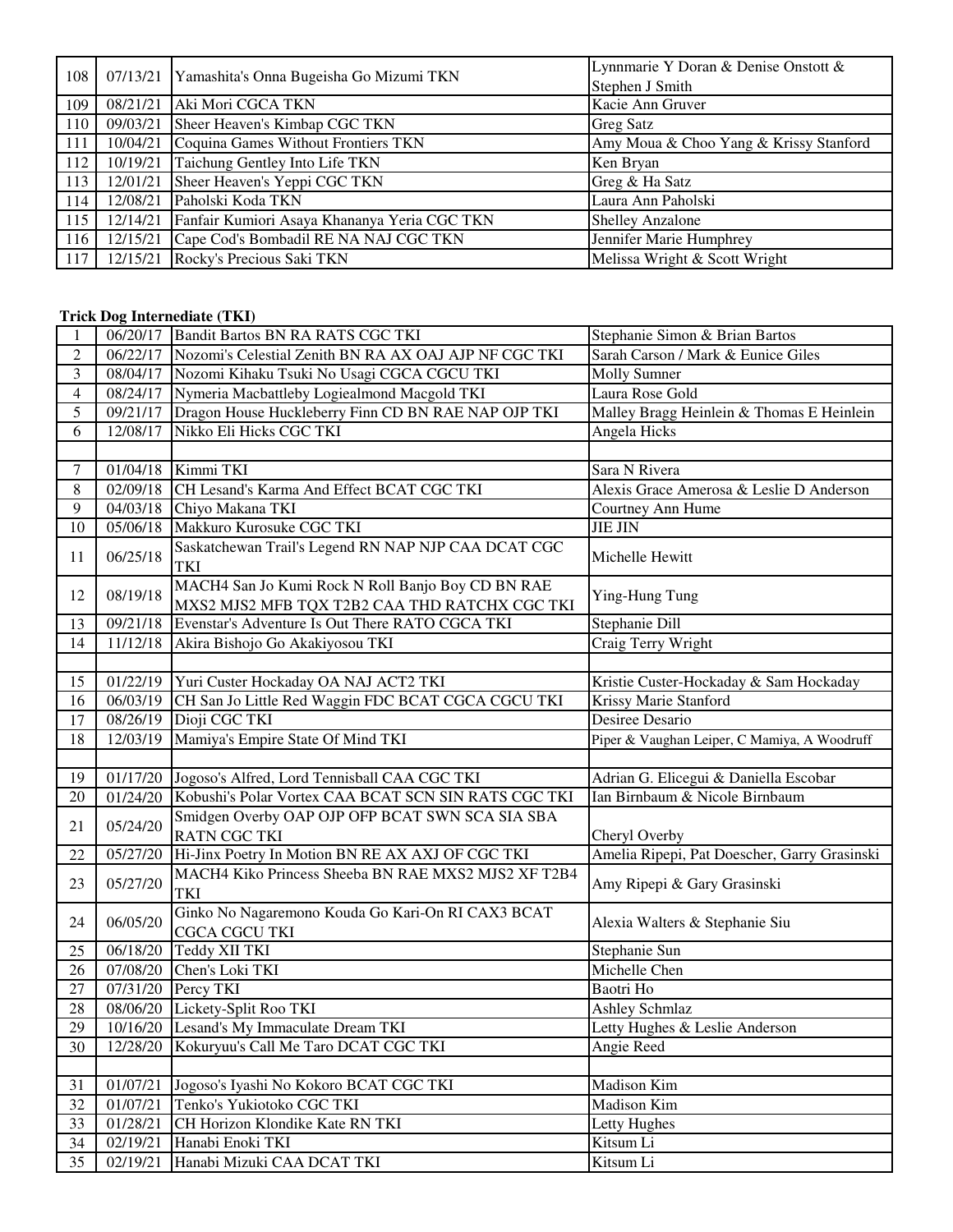| 36 |          | 03/14/21 Hanabi Dark Star CAX DCAT CGC TKI         | Elisa Gong & Malcom McMahon            |
|----|----------|----------------------------------------------------|----------------------------------------|
| 37 |          | 03/14/21 Hanabi Kirara CAX DCAT CGC TKI            | Elisa Gong                             |
| 38 | 05/04/21 | Innisfree Mashigura Of Kihaku CD PCD BN GN RE RATN |                                        |
|    |          | <b>CGCA TKI</b>                                    | <b>Molly Sumridge</b>                  |
| 39 |          | 07/02/21 GCH Rexann's Strike A Pose CGCA TKI       | <b>Kathy Bube</b>                      |
| 40 |          | 08/16/21 Emiko Keiko Chronicles CGC TKI            | <b>Brooke Steinbach</b>                |
| 41 |          | 08/22/21 Aki Mori CGCA TKI                         | Kacie Ann Gruver                       |
| 42 |          | 11/03/21 Coquina Games Without Frontiers TKI       | Amy Moua & Choo Yang & Krissy Stanford |
| 43 |          | 12/16/21 Cape Cod's Bombadil RE NA NAJ CGC TKI     | Jennifer Marie Humphrey                |

# **Trick Dog Advanced (TKA)**

|                |          | 06/22/17 Dragon House Little Red Dragon CGCA TKA                                                   | Nakiva Cleveland                             |
|----------------|----------|----------------------------------------------------------------------------------------------------|----------------------------------------------|
| 2              | 06/23/17 | Hi-Jinx Jumpin Black Flash RN NA NAJ CAX BCAT TKA                                                  | Mary Ellen Engstrom                          |
| 3              | 06/23/17 | Nozomi's Celestial Zenith BN RA AX OAJ AJP NF CGC TKA                                              | Sarah Carson / Mark & Eunice Giles           |
| $\overline{4}$ | 08/25/17 | Nymeria Macbattleby Logiealmond Macgold TKA                                                        | Laura Rose Gold                              |
|                |          |                                                                                                    |                                              |
| 5              | 01/16/18 | Nikko Eli Hicks CGC TKA                                                                            | Angela Hicks                                 |
| 6              |          | 04/04/18 Chiyo Makana TKA                                                                          | Courtney Ann Hume                            |
| 7              | 05/07/18 | Makkuro Kurosuke CGC TKA                                                                           | <b>JIE JIN</b>                               |
| 8              | 08/20/18 | MACH4 San Jo Kumi Rock N Roll Banjo Boy CD BN RAE<br>MXS2 MJS2 MFB TQX T2B2 CAA THD RATCHX CGC TKA | Ying-Hung Tung                               |
|                |          |                                                                                                    |                                              |
| 9              | 11/01/19 | Dioji CGC TKA                                                                                      | Desiree Desario                              |
|                |          |                                                                                                    |                                              |
|                |          | Smidgen Overby OAP OJP OFP BCAT SWN SCA SIA SBA                                                    |                                              |
| 10             | 05/25/20 | <b>RATN CGC TKA</b>                                                                                | Cheryl Overby                                |
| 11             | 06/01/20 | Mamiya's Empire State Of Mind TKA                                                                  | Piper & Vaughan Leiper, C Mamiya, A Woodruff |
| 12             | 07/13/20 | Chen's Loki TKA                                                                                    | Michelle Chen                                |
| 13             | 08/28/20 | Teddy XII TKA                                                                                      | Stephanie Sun                                |
|                |          |                                                                                                    |                                              |
| 14             | 02/17/21 | CH Horizon Klondike Kate RN TKA                                                                    | Letty Hughes                                 |
| 15             | 03/15/21 | Hanabi Dark Star CAX DCAT CGC TKA                                                                  | Elisa Gong & Malcom McMahon                  |
| 16             | 03/15/21 | Hanabi Kirara CAX DCAT CGC TKA                                                                     | Elisa Gong                                   |
| 17             | 08/23/21 | Aki Mori CGCA TKA                                                                                  | Kacie Ann Gruver                             |
| 18             | 10/29/21 | Kobushi's Polar Vortex CAX FCAT SCN SIN RATCH CZ8P<br><b>CGC TKA</b>                               | Nicole L Birnbaum                            |

### **Trick Dog Performer (TKP)**

|   | 12/28/17 | Iko Chronicles TKP                                                     | Annika Steinbach  |
|---|----------|------------------------------------------------------------------------|-------------------|
|   |          |                                                                        |                   |
| 2 | 01/16/18 | Dragon House Little Red Dragon RN CA CGCA CGCU TKP                     | Nakiva Cleveland  |
| 3 | 02/06/18 | Nikko Eli Hicks CGC TKP                                                | Angela Hicks      |
| 4 |          | 06/26/18 Chiyo Makana TKP                                              | Courtney Ann Hume |
|   |          |                                                                        |                   |
|   | 05/26/20 | Smidgen Overby OAP OJP OFP BCAT SWN SCA SIA SBA<br><b>RATN CGC TKP</b> | Cheryl Overby     |
| 6 | 08/25/20 | Dioji CA BCAT CGC TKP                                                  | Desiree Desario   |
|   |          |                                                                        |                   |
|   | 02/23/21 | Teddy XII TKP                                                          | Stephanie Sun     |

### **Trick Dog Elite Performer (TKE)**

|  | 12/28/17 Chiyo Makana TKE                                   | Courtney Ann Hume |
|--|-------------------------------------------------------------|-------------------|
|  |                                                             |                   |
|  | 08/21/20 Dragon House Little Red Dragon RN CA CGCA CGCU TKE | Nakiva Cleveland  |
|  |                                                             |                   |
|  | 02/26/21 Dioji CA BCAT CGC TKE                              | Desiree Desario   |